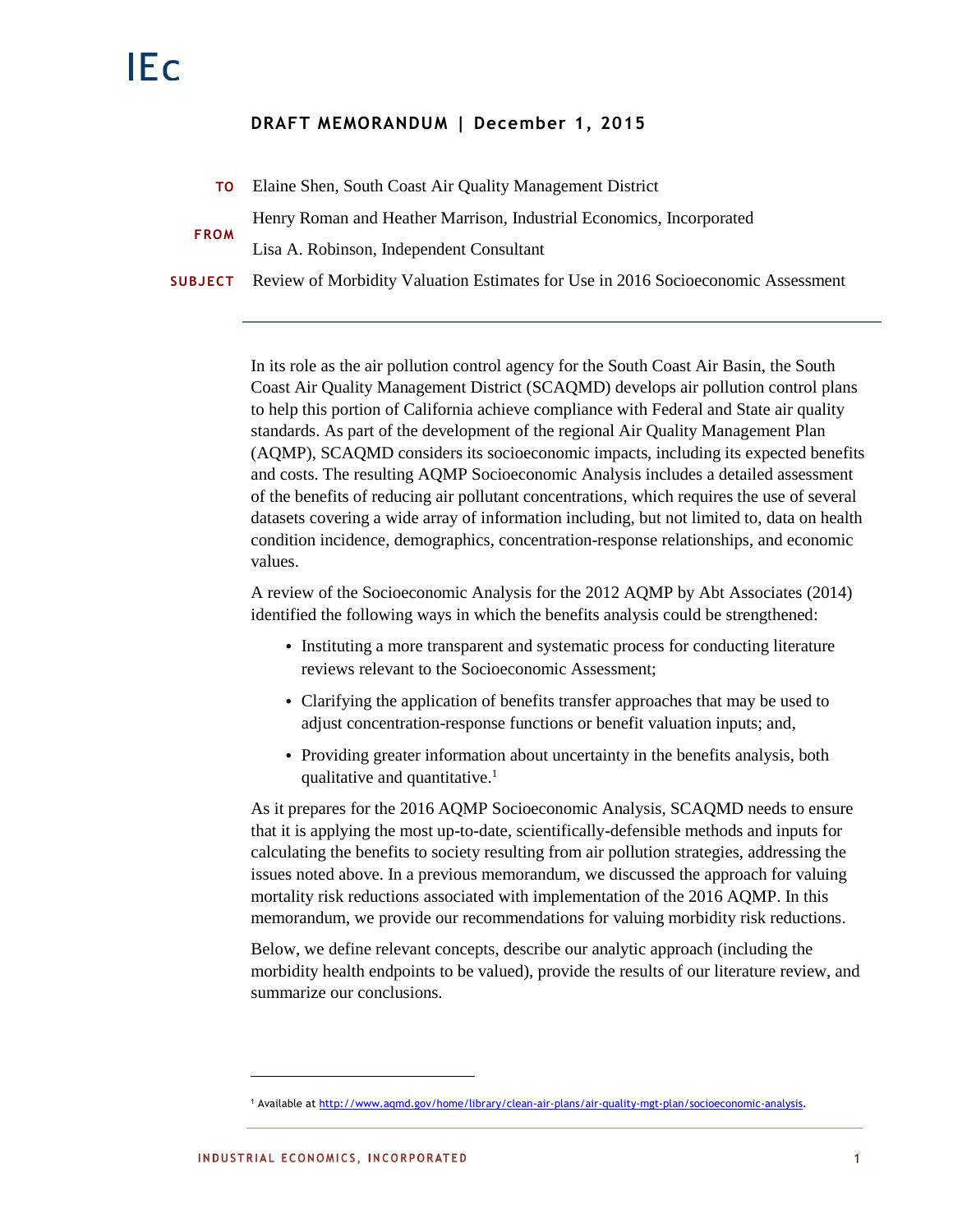#### **CONCEPTUAL FRAMEWORK<sup>2</sup>**

The approach for valuing morbidity risk reductions is grounded in the same standard welfare-economic concepts as the approach for valuing mortality risk reductions and other regulatory outcomes.<sup>3</sup> This framework assumes that each individual is the best judge of his or her own welfare ("consumer sovereignty"), which means that benefit values should be based on the preferences of those affected by a regulation. As a corollary, economists conventionally assume that if an individual chooses to buy a good or service, then he or she values the good or service more than the other goods or services he or she could have used that money to buy. Money is not of interest *per se*; rather it is used to measure the trade-offs that individuals are willing to make between different types of consumption.

Given this framework, estimates of individual willingness to pay (WTP) provide the conceptually appropriate measure of value for benefits that represent an improvement from the status quo, such as the reductions in morbidity risks associated with SCAQMD's 2016 AQMP. However, WTP estimates are available for relatively few nonfatal health effects. As a result, alternative approaches are often used as proxies. The two most common are cost of illness (COI) and monetized quality-adjusted life year (QALY) estimates.

In previous SCAQMD analyses, as well as analyses conducted by the U.S. Environmental Protection Agency (EPA), COI estimates are more commonly used. Estimating monetized QALYs requires addressing numerous difficult issues related to constructing the QALY measure and determining its monetary value (see Institute of Medicine 2006, Robinson and Hammitt 2013 for more discussion). Thus we first review the WTP literature to determine whether suitable estimates of reasonable quality are available for each endpoint. We then search for COI estimates to address those endpoints for which such WTP estimates are unavailable. We describe the WTP and COI concepts in more detail below.

#### **WILLINGNESS TO PAY**

WTP is the maximum amount of money an individual would voluntarily exchange to obtain an improvement, given his or her budget constraint. It indicates the point at which the individual would be equally satisfied with having the good and less money, or with spending the money on other things. This framing mimics the actual trade-offs implicit in regulation. If we choose to spend more on regulations that reduce air pollution risks, we will have less to spend on other goods or services – including other risk-reducing measures.

For goods such as morbidity risk reductions, prices do not exist because they are not directly bought and sold in markets. Instead, economists typically use revealed or stated

<sup>&</sup>lt;sup>2</sup> This discussion is derived from previous work conducted by Ms. Robinson in collaboration with Dr. James K. Hammitt of Harvard University, particularly Robinson and Hammitt, (2013), which can be freely download from: [http://journals.cambridge.org/action/displayAbstract?fromPage=online&aid=9456622&fulltextType=RA&fileId=S2194588800](http://journals.cambridge.org/action/displayAbstract?fromPage=online&aid=9456622&fulltextType=RA&fileId=S2194588800000518) [000518.](http://journals.cambridge.org/action/displayAbstract?fromPage=online&aid=9456622&fulltextType=RA&fileId=S2194588800000518)

<sup>&</sup>lt;sup>3</sup> For ease of reference, we repeat some information here that is also provided in our memorandum on valuing mortality risk reductions.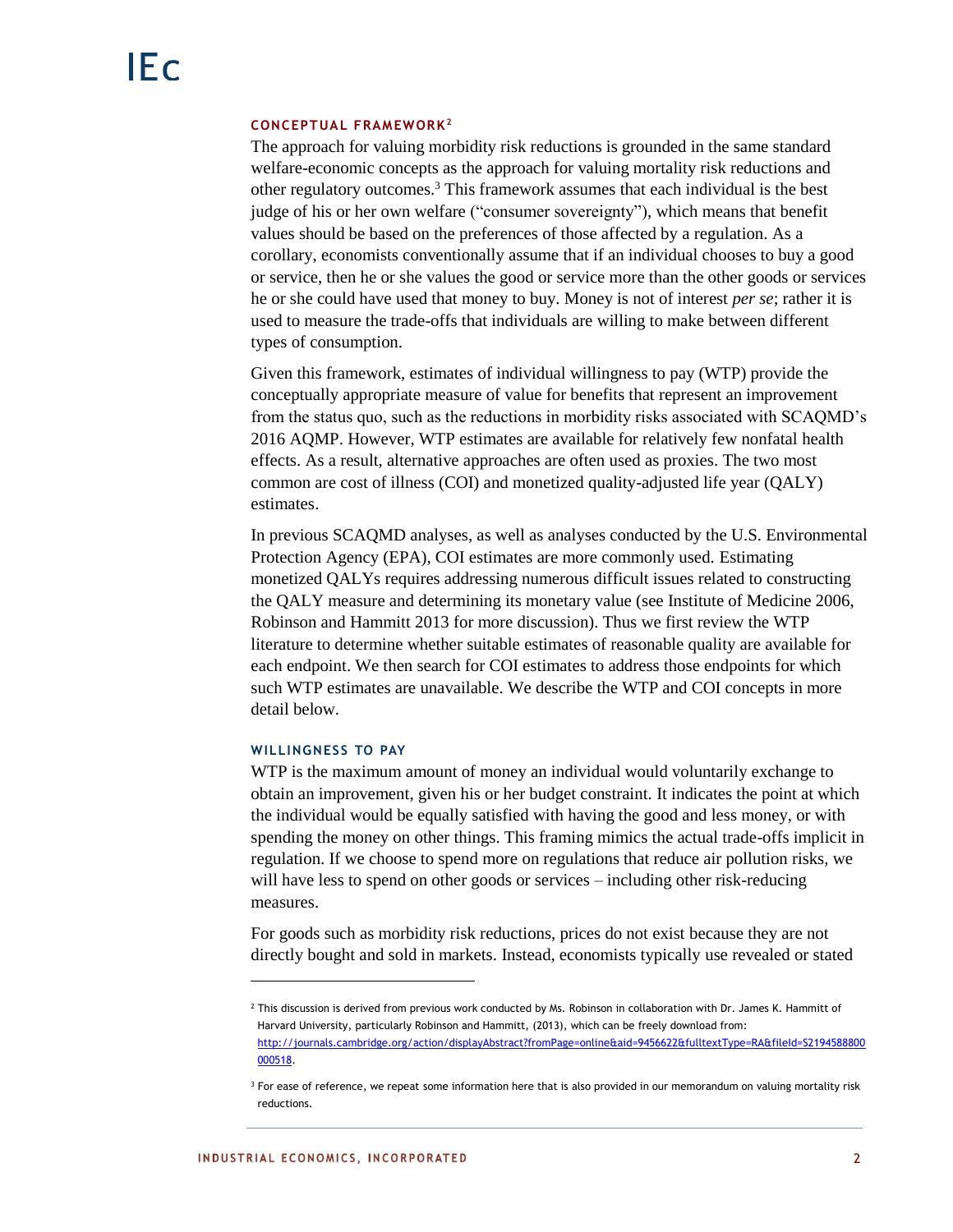preference studies to estimate WTP. Revealed preference studies rely on observed market behavior to estimate the value of related nonmarket goods, and have the advantage of reflecting decisions with real consequences. However, few such studies are available that address the types of morbidity risk reductions associated with air pollution regulations. For example, wage-risk (or hedonic-wage) studies examine the compensation associated with jobs that involve differing risks of nonfatal injury, using statistical methods to separate the effects of these risks from the effects of other job and personal characteristics (see, for example, Viscusi and Aldy 2003, Gentry and Viscusi 2015). The nonfatal risk variable is usually defined as the overall injury rate, the rate for injuries severe enough to result in a lost workday, or the rate of lost workdays, which cannot be easily translated into values for the diverse types of respiratory and cardiovascular effects typically associated with air pollution regulations.

Other revealed preference studies consider averting behavior, including defensive measures or consumer products used to protect against perceived health risks. These may involve, for example, staying indoors when air quality is poor, or purchasing an air conditioner in part to filter pollutants. However, it is often difficult to separate out the value of a particular type of morbidity risk reduction from the value of other attributes, such as cooling in the case of air conditioners, and to determine the size of the risk reduction the individual believes he or she is achieving. In addition, such studies may require applying assumptions about the value of time or other influencing factors that are not necessarily well-supported by empirical research. Thus such studies are infrequently recommended for application in policy analysis.

Stated preference methods typically employ survey techniques to ask respondents about their WTP for the outcome of concern. They may directly elicit WTP for a particular scenario, or may present respondents with two or more scenarios involving different attributes and prices. In the latter case, estimates of WTP are derived from the way in which respondents choose, rank, or rate alternatives. Stated preference methods are attractive because researchers can tailor them to directly value the outcome(s) of concern; i.e., the survey can describe particular types of health risks that result from specific causes and also describe the characteristics of those affected. However, a key concern is that respondents may have little incentive to respond accurately, since the payment is hypothetical. Conducting a study that yields accurate and reliable results requires careful design and implementation.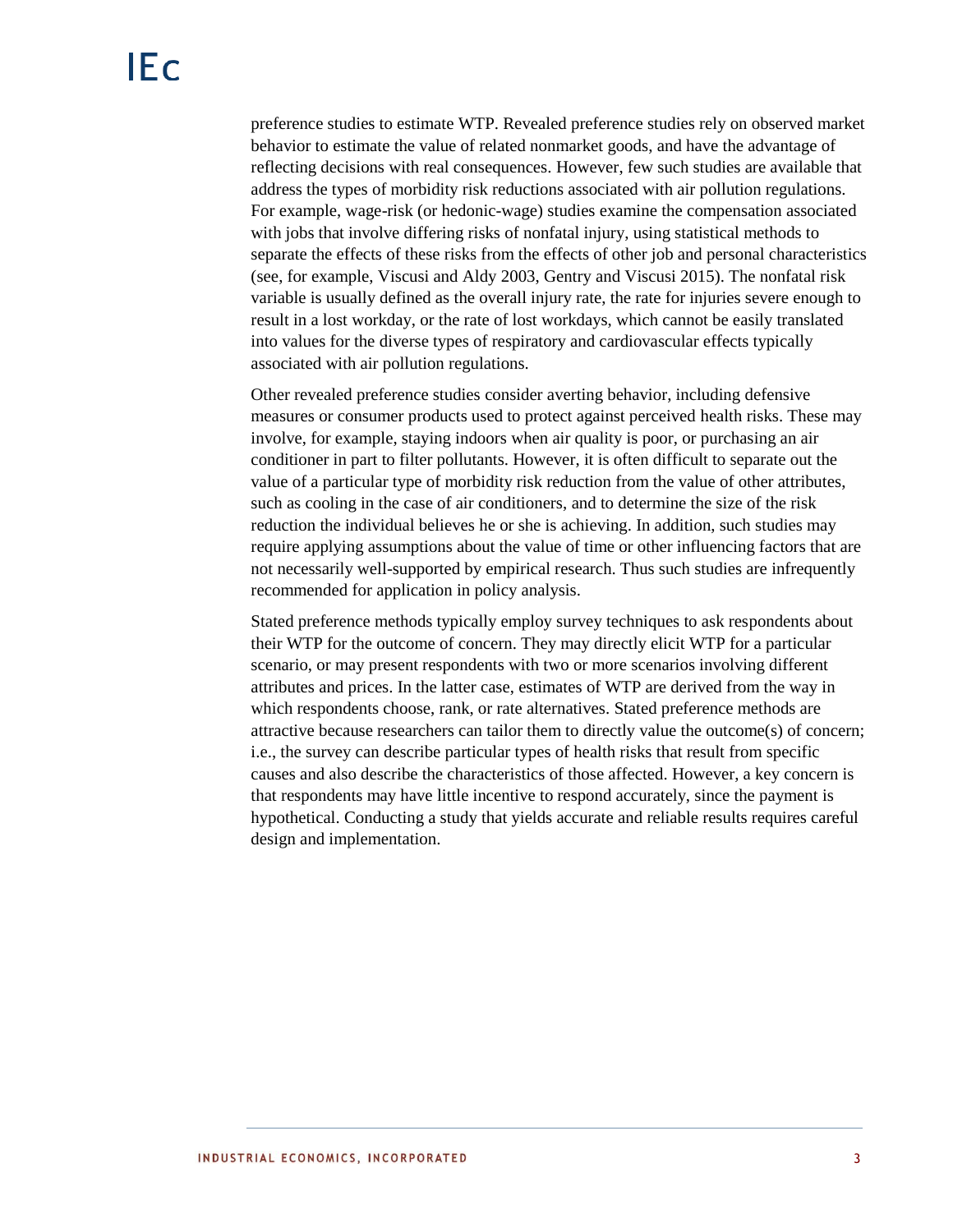## **COST OF ILLNESS**

COI studies address the real resource costs of incurred cases of illness, injuries, and deaths, rather than the amount of money an individual is willing to exchange for a risk reduction. Thus they are a different measure, and value a different outcome, than the WTP estimates discussed previously. The logic behind using costs to value benefits is that, if a policy allows society to avoid these costs, then the benefits are at least equal to the averted expenditures.<sup>4</sup>

COI studies often address both direct medical costs and indirect productivity losses. Medical costs may consist of those paid by patients, their families, and/or third parties such as insurance companies and employers. These costs may be associated with physician services, medication, hospital stays, and other treatment-related activities. Additional costs, such as those related to processing insurance claims, are at times included.

The indirect costs associated with lost productivity may stem from absence from work or from decreased productivity while at work, and may include other costs such as those associated with idling assets or training replacement workers. Compensation is generally used to value productive time, under the assumption that workers are paid the value of their marginal product; this is referred to as the "human capital" approach. While the measure of compensation varies across studies, it often includes both pre-tax wages and fringe benefits. Some studies consider unpaid work (such as volunteer and household services), in which case the value of lost productivity is often based on the compensation of employed workers with similar responsibilities (see, for example, Grosse, Krueger, and Mvundura 2009). Alternatively, unpaid time may be valued using the market compensation the individual would have earned, assuming that, at the margin, the individual values an hour of unpaid work or leisure by at least the amount he or she could have earned in the labor market.

Developing and applying COI estimates in benefit-cost analysis requires first identifying the types of costs that may be averted then locating sources that estimate these costs. Many of the available data sources have significant limitations in this context. Air pollution and other policies often result in small changes in overall incidence of a health effect, yet COI studies usually focus on average costs per case rather than on marginal costs per case averted. Such policies also may prevent an illness from occurring, averting related costs over many years. However, many COI studies are prevalence- rather than incidence-based, addressing costs within a particular year rather than over time. In addition, much of the available data was developed to support reimbursement decisions and is not necessarily appropriate for estimating costs in benefit-cost analysis.

Comparison across studies suggests that different approaches to cost estimation can lead to noticeably different results depending on the details of the approach (see, for example,

<sup>4</sup> This need not be true in all cases. For example, when choosing a treatment, the individual may ignore those costs that are covered by insurance. As a result, adding costs paid by third parties to out-of-pocket costs may lead to a value that exceeds what the individual would have been willing to pay himself or herself for that treatment. However, costs paid by third parties can be added to WTP estimates to reflect the total impact of the health effect on both the individual and society at large, as long as the WTP estimates are based only on the individual's WTP for his or her own risk reductions (i.e., solely reflect out-of-pocket expenditures).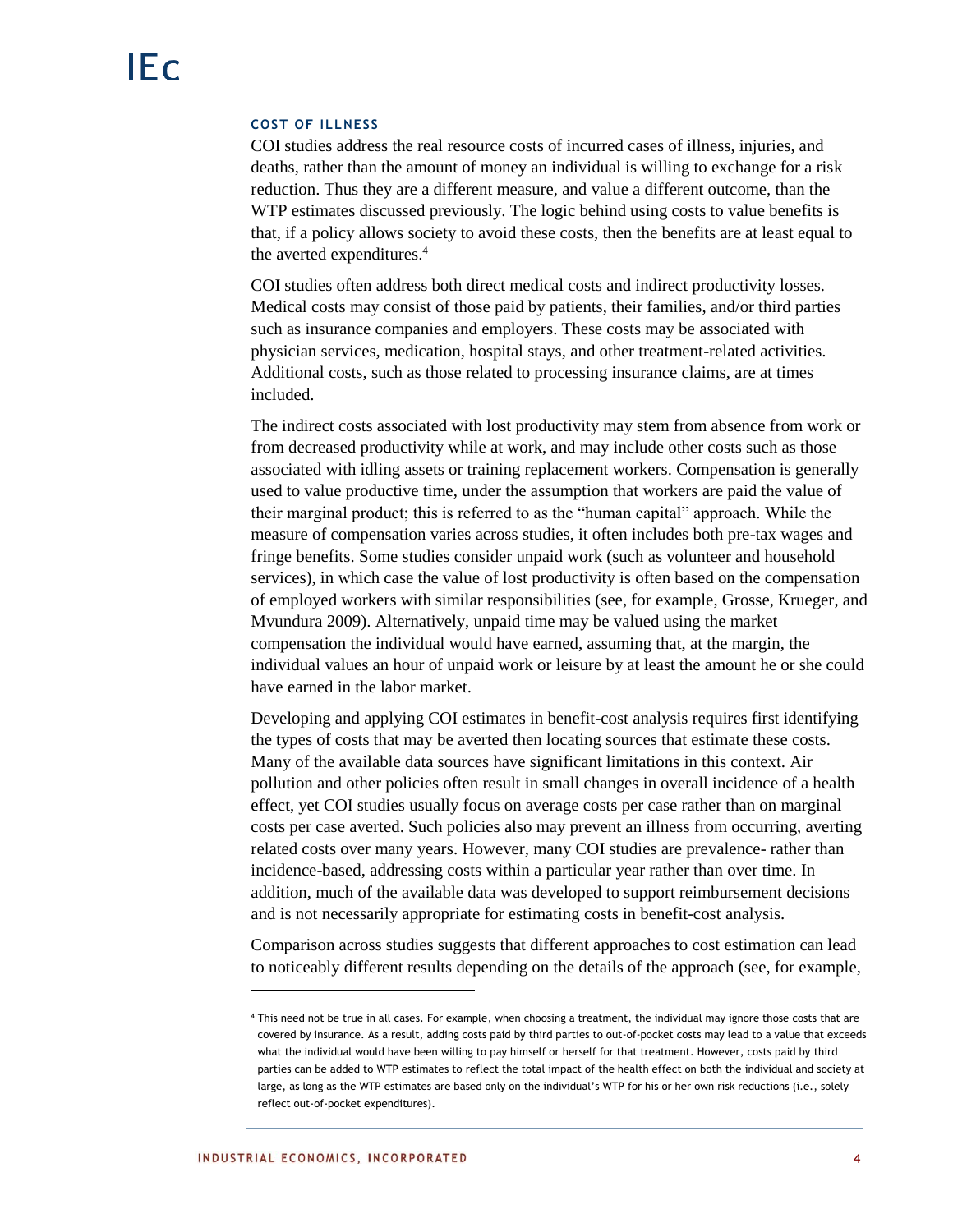Bloom et al. 2001, Akobundu et al. 2006, and Larg and Moss 2011), but there is no established set of recommended best practices applicable to benefit-cost analysis. Thus the use of these studies as a proxy for WTP for morbidity risk reductions requires application of substantial judgment as well as appropriate characterization of uncertainty. While COI estimates are believed to often understate WTP (e.g., because they ignore the value of averted pain and suffering), it can be difficult to demonstrate the extent to which this is the case. Comparing WTP and COI estimates for the same condition requires controlling for other factors that influence the values, including both how the health outcomes are defined in each case and the methodological choices made by the researchers. Thus the direction and magnitude of the resulting bias is difficult to quantify.

## **ANALYTIC APPROACH**

In this section, we describe our approach to identifying values for the air pollution-related morbidity endpoints likely to addressed in the SCAQMD 2016 Socioeconomic Assessment. We first list the endpoints recommended for evaluation and the values previously used. We then describe our search procedure and evaluation criteria, beginning with our review of the WTP literature then turning to the application of COI estimates where necessary.

Our approach follows the "benefit transfer" framework. Regulatory analysts generally must rely on existing valuation studies, given the substantial time and expense associated with conducting new primary research. As a result, they usually transfer values from studies that address contexts that differ in some respects from the policy context. This approach requires careful review of the literature to identify high-quality studies that are suitable for use in the policy context. "Quality" can be evaluated by considering the likely accuracy and reliability of the data and methods used, referencing guidance on best practices. "Suitability" or "applicability" involves considering the similarity of the risks and the populations affected. The transfer itself may involve relying on a single study or combining the results from several studies, adjusting the results where feasible to better fit the policy context.

## **HEALTH ENDPOINTS AND PREVIOUS VALUATION APPROACHES**

The starting point for monetary valuation is an estimate of the number of statistical cases averted by the policy for each health endpoint. The term "statistical" is used to emphasize that the policy leads to a reduction in risk across the affected population; in other words, the estimates of the cases averted represent the summing of probabilities across many individuals. The value of these statistical cases is then estimated using the methods introduced above.

Exhibit 2 lists the health endpoints which IEc proposes that SCAQMD consider in the 2016 Socioeconomic Assessment, as discussed in our September 23, 2015 and October 2, 2015 memoranda. The descriptions of each endpoint are taken from the epidemiological studies suggested for use in the 2016 analysis. In some cases, hospital admissions are assumed to reflect new incidence; in others, hospital admissions may reflect exacerbations of existing conditions as well as new incidence. In its 2012 analysis,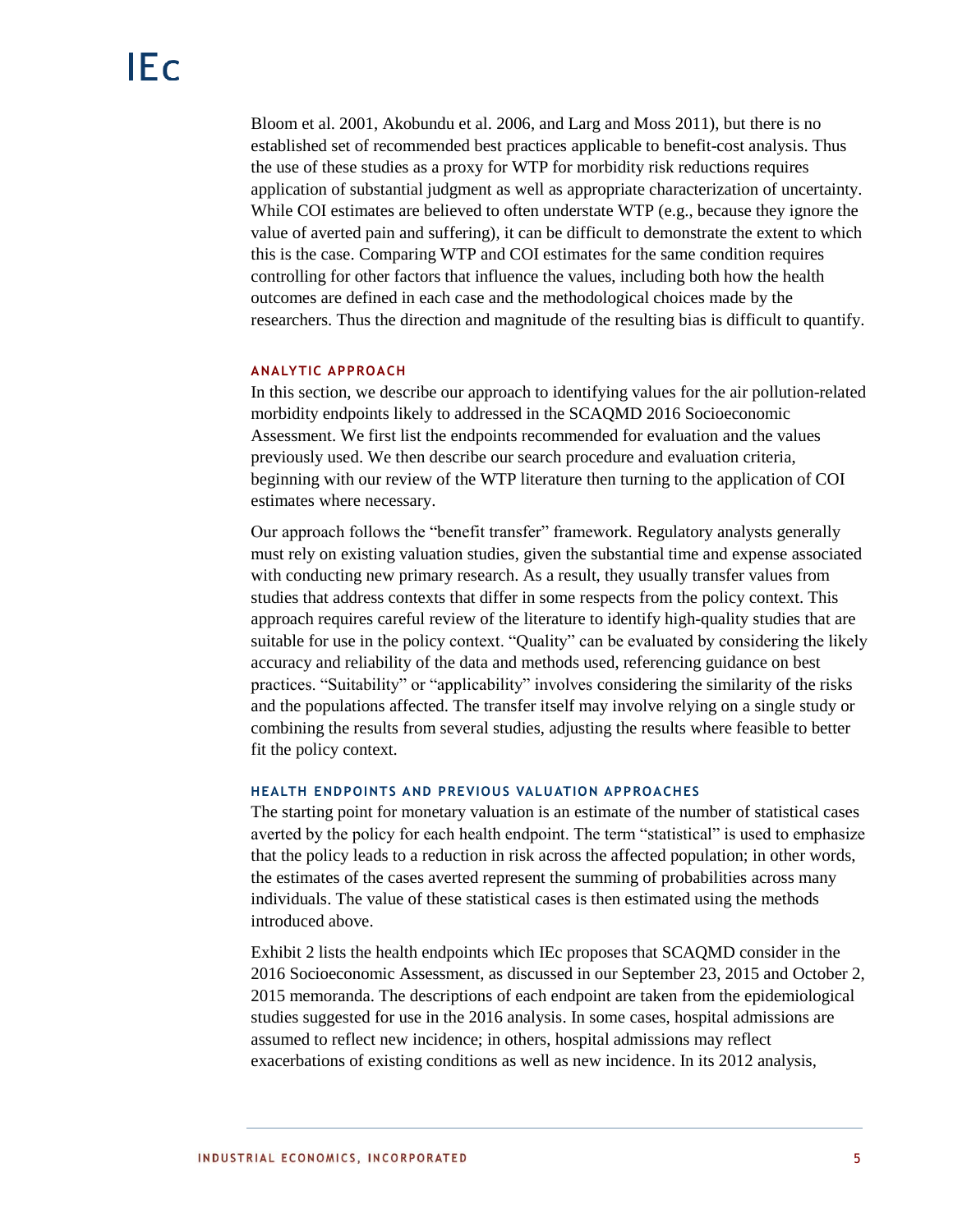SCAQMD relied on then-available values from the U.S. EPA's Benefits Analysis and Mapping Program (BenMAP).<sup>5</sup> In the exhibit, we provide updated values from that program, as reported in EPA's final 2015 regulatory impact analysis for the revised National Ambient Air Quality Standards for Ground-Level Ozone (EPA 2015b). That analysis provides unit (per case) values for health effects associated with particulate matter (PM) as well as ozone exposure.

# **EXHIBIT 1. PROPOSED NONFATAL HEALTH ENDPOINTS AND PREVIOUS ESTIMATES OF VALUE**

| <b>NONFATAL ENDPOINT<sup>A</sup></b><br>(AGE RANGE)                                                                   | <b>POLLUTANT</b> | EPA (2015) VALUES <sup>B,C</sup>                                                                                                                                                                           | <b>VALUATION</b><br><b>METHOD</b> |
|-----------------------------------------------------------------------------------------------------------------------|------------------|------------------------------------------------------------------------------------------------------------------------------------------------------------------------------------------------------------|-----------------------------------|
| New incidence (chronic)                                                                                               |                  |                                                                                                                                                                                                            |                                   |
| Ischemic stroke: hospital<br>admissions (>65 years)                                                                   | PM               | N/A                                                                                                                                                                                                        | N/A                               |
| Myocardial infarction: hospital<br>admissions (>18 years)                                                             | PM               | \$100,000 to \$210,000<br>depending on age<br>(Cropper and Krupnick 1990,<br>Russell et al. 1998, Wittels et<br>al. 1990)                                                                                  | COI (direct<br>and indirect)      |
| Asthma (<18 years)                                                                                                    | Ozone            | N/A                                                                                                                                                                                                        | N/A                               |
| Hospitalization and emergency room visits only                                                                        |                  |                                                                                                                                                                                                            |                                   |
| Cardiovascular disease: hospital<br>admissions (>20 years)                                                            | <b>PM</b>        | \$42,000 to \$44,000<br>depending on age and health<br>condition<br>(Agency for Healthcare<br>Research and Quality 2007,<br>U.S. Census 2007) <sup>d</sup>                                                 | COI (direct<br>and indirect)      |
| Respiratory disease: hospital<br>admissions (>18 years)                                                               | PM, Ozone        | \$16,000 to \$37,000<br>depending on age and health<br>condition (Agency for<br>Healthcare Research and<br>Quality 2007, U.S. Census<br>$2007$ <sup>d</sup>                                                | COI (direct<br>and indirect)      |
| Asthma-related emergency room<br>visits and hospital admissions<br>$( < 18$ years)                                    | PM, Ozone        | \$16,000 for hospitalization<br>(Agency for Healthcare<br>Research and Quality 2007,<br>U.S. Census $2007$ <sup>d</sup><br>\$440 for emergency room<br>visits (Smith et al. 1997,<br>Stanford et al. 1999) | COI (direct<br>and indirect)      |
| Other respiratory ailments (not requiring hospitalization)                                                            |                  |                                                                                                                                                                                                            |                                   |
| Acute bronchitis (8-12 years)                                                                                         | PM, Ozone        | \$460 (IEc 1994 literature<br>review)                                                                                                                                                                      | <b>WTP</b>                        |
| Lower respiratory symptom-days<br>(two or more of the following:<br>cough, chest pain, phlegm,<br>wheeze)(7-14 years) | PM, Ozone        | \$22 (IEc 1994 literature<br>review)                                                                                                                                                                       | <b>WTP</b>                        |

<sup>&</sup>lt;sup>5</sup> Available at: [http://www2.epa.gov/benmap;](http://www2.epa.gov/benmap) see EPA (2015a) for more information.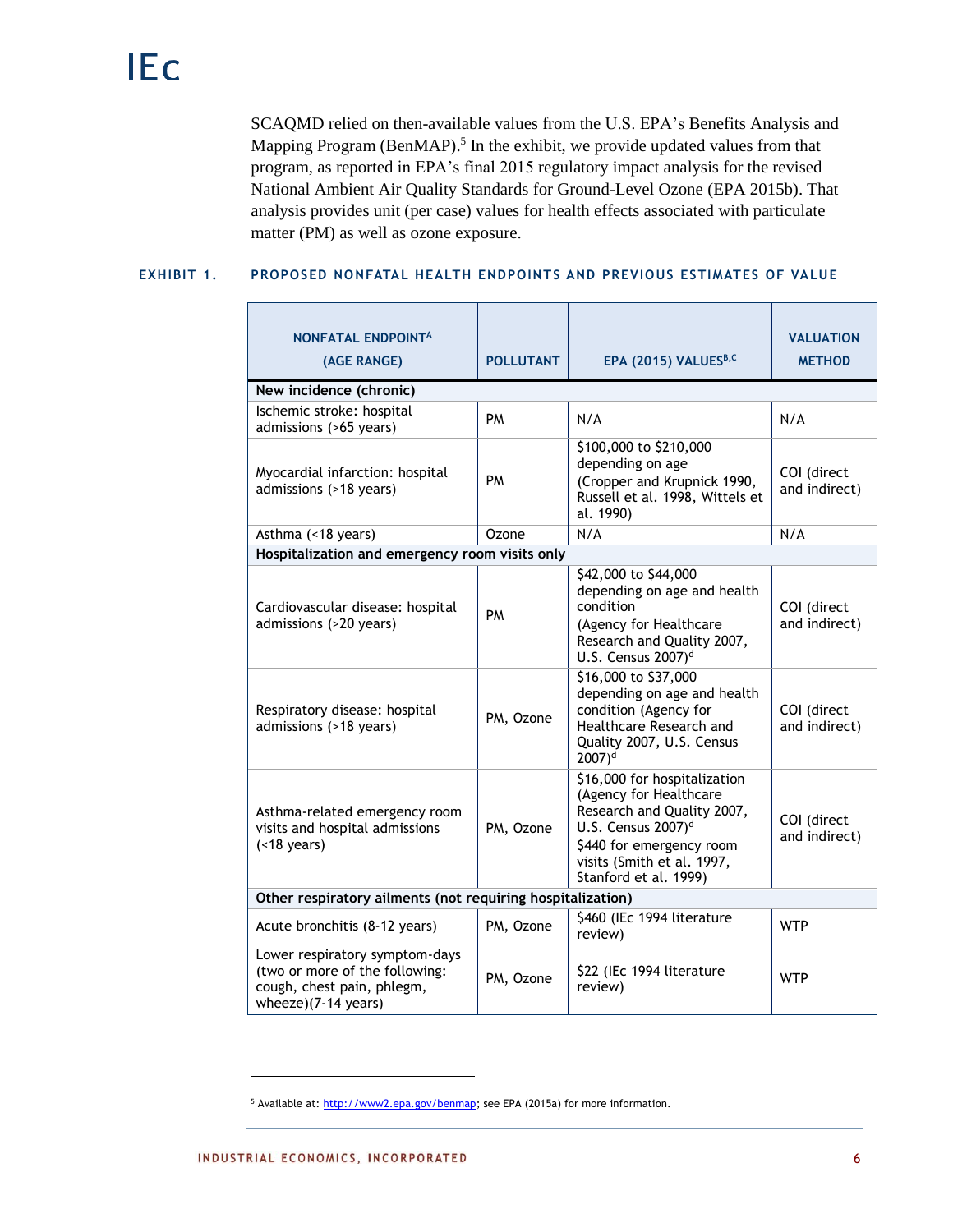| NONFATAL ENDPOINTA<br>(AGE RANGE)                                                                                         | <b>POLLUTANT</b> | EPA (2015) VALUES <sup>B,C</sup>                                       | <b>VALUATION</b><br><b>METHOD</b>       |
|---------------------------------------------------------------------------------------------------------------------------|------------------|------------------------------------------------------------------------|-----------------------------------------|
| Upper respiratory symptom-days<br>(runny or stuffy nose, wet cough,<br>burning, aching, or red eyes)(9-<br>11 years)      | PM, Ozone        | \$35 (IEc 1994 literature<br>review)                                   | <b>WTP</b>                              |
| Acute respiratory symptoms-days<br>(hoarseness, sore throat, cough,<br>phlegm)(7-14 years)                                | Ozone            | N/A                                                                    | N/A                                     |
| Asthma exacerbation symptom-<br>day (cough, wheeze, shortness of<br>breath, tightness of chest)(4-18<br>years, >34 years) | PM, Ozone        | \$56 (Rowe and Chestnut<br>1986)                                       | <b>WTP</b>                              |
| <b>Activity restrictions</b>                                                                                              |                  |                                                                        |                                         |
| Work loss days (18-64 years)                                                                                              | PM               | \$150 (median) (U.S. 2000)<br>Census as reported in<br>Geolytics 2002) | COI (earnings<br>only)                  |
| School loss days (5-17 years)                                                                                             | Ozone            | \$98 (U.S. Census 2001)                                                | COI (parent's<br>lost earnings<br>only) |
| Minor restricted-activity days<br>(not resulting in work loss or bed<br>disability)(18-65 years)<br>.                     | PM, Ozone        | \$64 (Tolley et al. 1986)                                              | <b>WTP</b>                              |

Notes:

 $N/A$  = Not available; these endpoints were not included in the EPA (2015) analysis.

a. Endpoints are from IEc's September 23, 2015 and October 2, 2015 memoranda; descriptions are from the recommended epidemiological studies and may differ in some respects from those used in EPA's analysis. Age ranges encompass all PM and ozone-related studies; individual studies generally address a narrower range.

c. All values are per statistical case unless otherwise noted.

b. EPA (2015b) Chapter 6 and Table 6-10. Values are expressed in 2011 dollars, for 2000 income levels, using a 3 percent discount rate. EPA also reports values at 2024 income levels and using a 7 percent discount rate.

d. Medical cost data are taken from the Agency for Healthcare Research and Quality (AHRQ) Healthcare Utilization Project (HCUP) National Inpatient Sample (NIS) database. Lost earnings are estimated based on U.S. Census 2007 American Community Survey (ACS).

Two issues are apparent from review of Exhibit 1. The first is that the values currently used by EPA are largely based on COI estimates, rather than on estimates of individual WTP for risk reductions. The second is that the WTP studies used are generally over 20 years old (derived from a review IEc conducted for EPA in 1994), and hence unlikely to reflect the preferences of the current population given changes in the medical treatments available and other factors. While SCAQMD could again rely on the BenMAP estimates in its 2016 Socioeconomic Assessment, as it did in 2012, these concerns suggest that an updated review of the literature is warranted.<sup>6</sup> Thus we first review the WTP literature to determine the extent to which newer research is available that addresses these health

<sup>6</sup> Before applying these values, SCAQMD would need to inflate them to the base year to be used in its analysis and adjust the WTP estimates for real income growth, and also discount future values at the same rate as used elsewhere in its analysis (see EPA 2015a, 2015b for more discussion). Thus the values to be applied would likely be somewhat larger than those reported in the exhibit.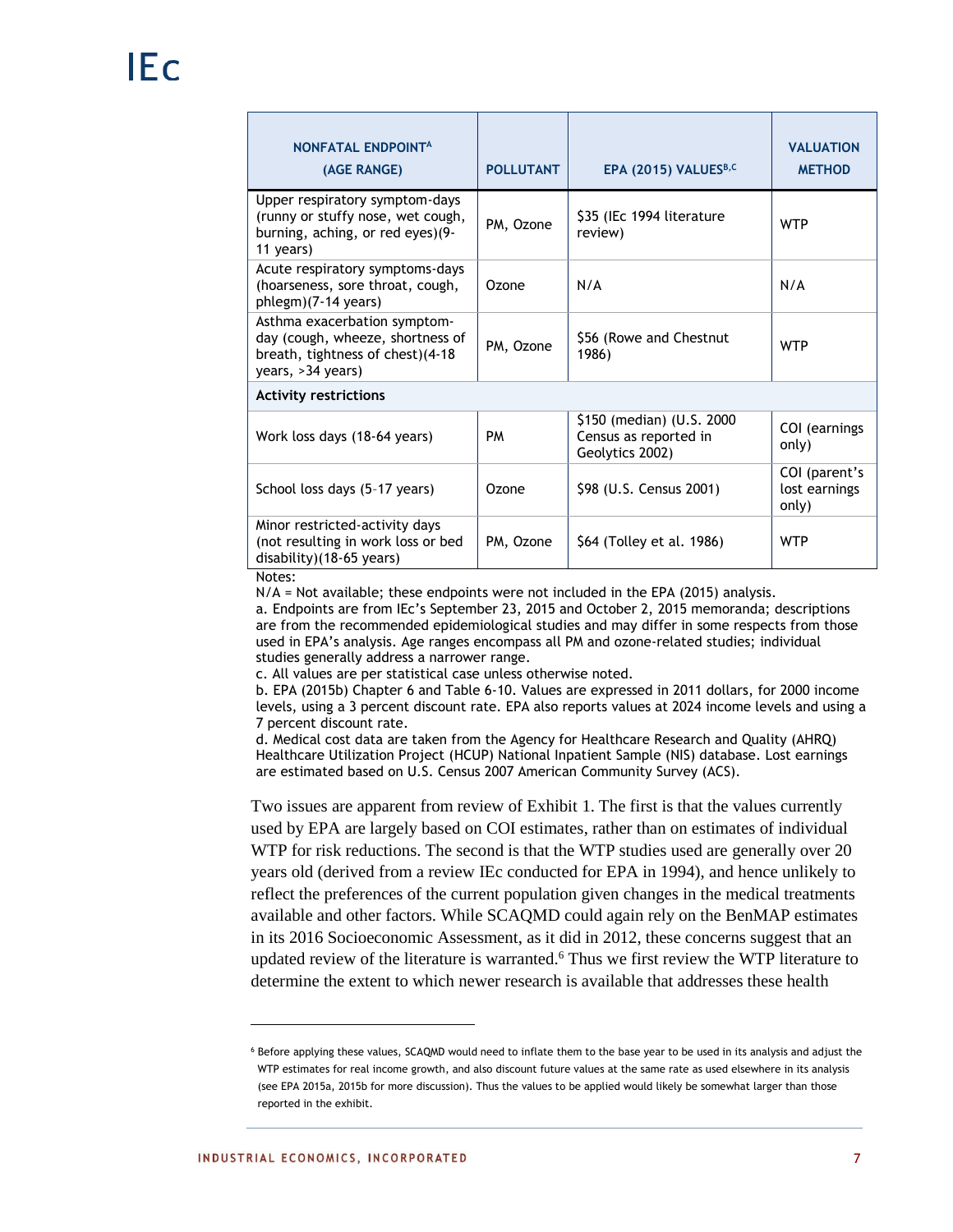endpoints. For the endpoints for which WTP studies are not available, we then review the COI literature and relevant databases to develop updated values.

## **APPROACH FOR REVIEW OF THE WTP LI TERATURE**

The value of morbidity risk reductions has received less attention than the value of mortality risk reductions in the research literature. As a result, fewer studies have been completed and the available research is not likely to meet the stringent criteria IEc applied in its November 3, 2015 review of the mortality risk valuation literature. Instead, as proposed our August 14, 2015 memorandum, we apply the five criteria listed in Exhibit 2, understanding that the use of these less stringent criteria may affect our confidence in the estimates.<sup>7</sup>

## **EXHIBIT 2. EVALUATION CRITERIA FOR WTP STUDIES**

#### **GENERAL CRITERIA**

- 1. Study is publicly available.
- 2. Study is written in English.
- 3. Study is conducted in the U.S.

#### **CRITERIA FOR STATED-PREFERENCE STUDIES**

- 4. Study elicits values for private risk reductions that accrue to the respondent.
- 5. Study estimates WTP, not willingness to accept compensation.

*General Criteria:* These criteria relate to the context in which the WTP estimates will be applied. Because SCAQMD's analyses are intended to inform decision-makers and the general public, those reviewing the analyses must be able to access and read the underlying data sources. We include studies published in peer-reviewed journals as well as those that have not yet appeared in journals but that are available as part of institutional working paper series or government reports.<sup>8</sup> We consider all studies conducted in the U.S., regardless of whether they address the national population or are limited to particular localities. We exclude studies based on convenience samples rather than on probabilistic samples, because the latter are more likely to provide estimates that are representative of the underlying population.

*Criteria for stated-preference studies:* We apply search criteria that include both stated and revealed preference studies, but focus on stated preference studies because of the concerns about revealed preference studies noted earlier. <sup>9</sup> Wage-risk studies generally provide values for nonfatal injuries that are not disaggregated to reflect their duration and

<sup>&</sup>lt;sup>7</sup> Similar criteria were applied in Robinson and Hammitt (2015).

<sup>&</sup>lt;sup>8</sup> We exclude papers published as part of conference or workshop proceedings because such papers generally report preliminary results which are subject to change. If a peer-reviewed journal article is available on the same study, we exclude earlier working papers and reports.

<sup>9</sup> We did not identify any revealed preference studies that meet our general criteria and address the health effects of concern, as discussed in more detail below..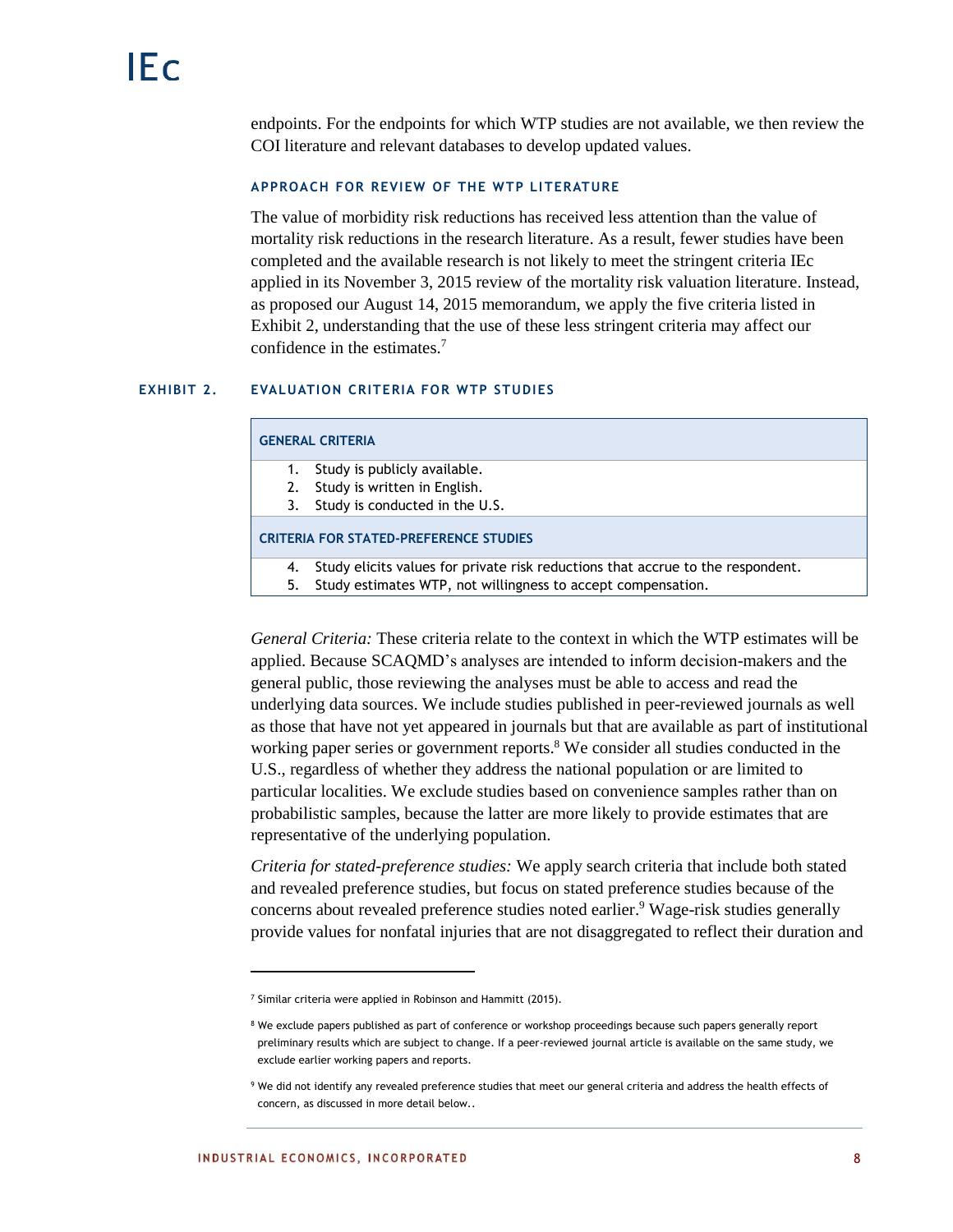severity, and averting behavior studies have several limitations that may affect their quality.<sup>10</sup> We select only studies that address WTP rather than willingness to accept compensation. WTP is conceptually the more appropriate measure because the policies to be assessed by SCAQMD generally involve expenditures for improvements from the status quo rather than compensation for damages. WTP is also more frequently studied and the estimates are generally considered more reliable; the large and variable differences between estimated WTP and WTA are poorly understood (see Robinson and Hammitt 2013 for more discussion).

For those endpoints that involve risks to adults, we focus on studies of individual WTP for one's own risk reductions, consistent with the concept of consumer sovereignty introduced above. For those endpoints that involve risks to children, it is necessary to diverge from this framing, because children lack the financial resources and (particularly if very young) the cognitive skills to respond to WTP questions.<sup>11</sup> Therefore we instead focus on adult WTP to reduce children's risks.

Because very few studies are available, we select all that meet these criteria, without further screening for evidence of validity. However, we exclude studies published in 1994 or earlier for two reasons. First, earlier studies were identified in the review IEc completed in 1994, which is the basis for the WTP estimates currently used by EPA as presented in Exhibit 1. Our goal is to determine whether more recent studies are available that are appropriate for valuing these endpoints. Second, in 1993 the National Oceanic and Atmospheric Administration issued an expert panel report that significantly influenced the conduct of stated-preference studies, presumably improving their reliability and validity.

We searched for WTP studies using the following search terms and databases:

Terms:

- Willingness to pay or WTP or willingness-to-pay, in combination with one or more of the terms in the next bullet*.*
- Respiratory, asthma, emergency room visits, hospital admissions, school loss days, acute bronchitis, myocardial infarction, cardiovascular, work loss days, stroke.
- Date: 1994-present

## Databases:

- Scopus
- PubMed
- EBSCO EconLit, Business, and Environment databases

<sup>10</sup> Similar concerns apply to property value studies that use hedonic methods to estimate the contribution of health risks to these values.

<sup>11</sup> For more discussion of issues related to valuing children's health risks, see Dockins et al. (2002) and Gerking and Dickie (2013).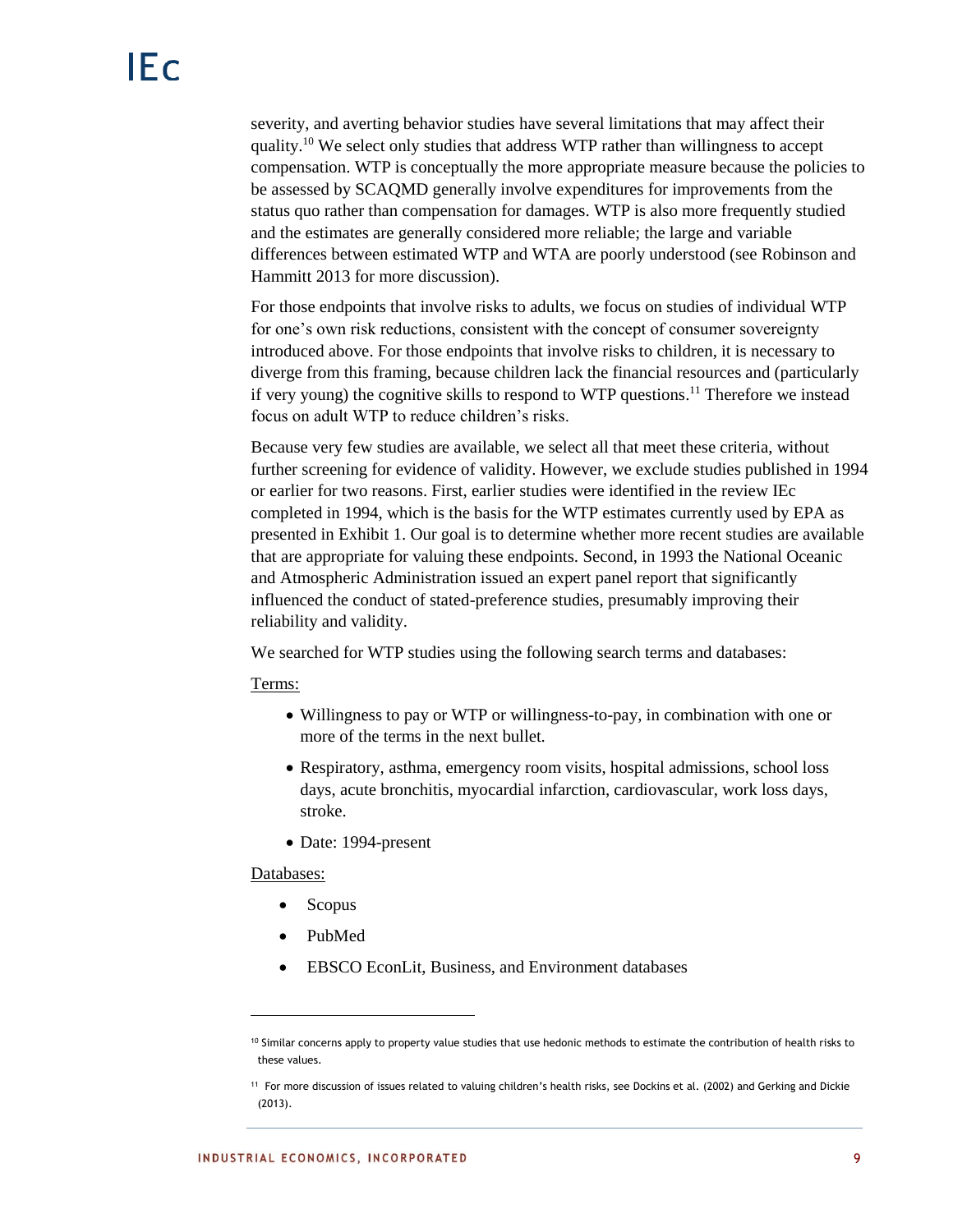Google Scholar

We then compared each study to the criteria in Exhibit 2 and evaluated the similarities between the population and health effects studied and the endpoints listed in Exhibit 1. We also used the citations in each paper to identify additional studies.

As part of our search, we identified several reviews and meta-analyses that are not directly applicable to the SCAQMD analysis. Some are general methodological discussions; others include studies that do not meet our evaluation criteria or that address health endpoints other than the types of cardiovascular and respiratory effects (and related activity restrictions) associated with air pollution exposures. <sup>12</sup> However, we reviewed the lists of studies they include to identify those that are relevant to the SCAQMD analysis. We provide our results in the subsequent section, after describing our approach to reviewing the COI literature.

## **APPROACH FOR REVIEW OF THE COI LI TERATURE AND DATABAS ES**

Our review of the COI literature included both databases and research studies, focusing on those endpoints for which WTP studies are unavailable or have significant shortcomings. For some endpoints, particularly hospitalization and earnings, we were able to retrieve up-to-date cost estimates from publicly accessible databases. Other endpoints, such as incident cases of stroke, myocardial infarction, and asthma, required additional analysis to track patients over time or to account for other expenses. For these latter endpoints, we review the COI literature to identify relevant studies.

In Exhibit 3, we list the criteria applied to COI studies. The general criteria are identical to the criteria used for the WTP studies; the specific criteria relate to the quality of the studies and their applicability to the health effects of concern. Note that although we include studies conducted anywhere in the U.S., we prefer estimates for the SCAQMD region where available.

## **EXHIBIT 3. EVALUATION CRITERIA FOR COI STUDIES**

|    | <b>GENERAL CRITERIA</b>                                                                                                                                         |
|----|-----------------------------------------------------------------------------------------------------------------------------------------------------------------|
| 1. | Study is publicly available.                                                                                                                                    |
| 2. | Study is written in English.                                                                                                                                    |
| 3. | Study is conducted in the U.S.                                                                                                                                  |
|    | <b>CRITERIA FOR COI STUDIES</b>                                                                                                                                 |
| 4. | Study includes clear description of the elements that make up the COI estimate.                                                                                 |
| 5. | Study includes clear description of health endpoint and estimates incidence-based or<br>prevalence-based cost as appropriate for the health endpoint evaluated. |
|    |                                                                                                                                                                 |
| 6. | Prefer studies that estimate costs specific to affected groups (especially, affected<br>age groups).                                                            |

<sup>12</sup> These reviews and meta-analyses include: Alberini et al. 2010, Cameron 2014, Diener et al. 1998, Gerking and Dickie 2013, Hunt and Ferguson 2010, Hunt 2011, Hunt et al. 2015, Johnson et al. 1997, Olsen and Smith 2001, Vassanadumrongdee et al. 2004, Van Houtven et al. 2006.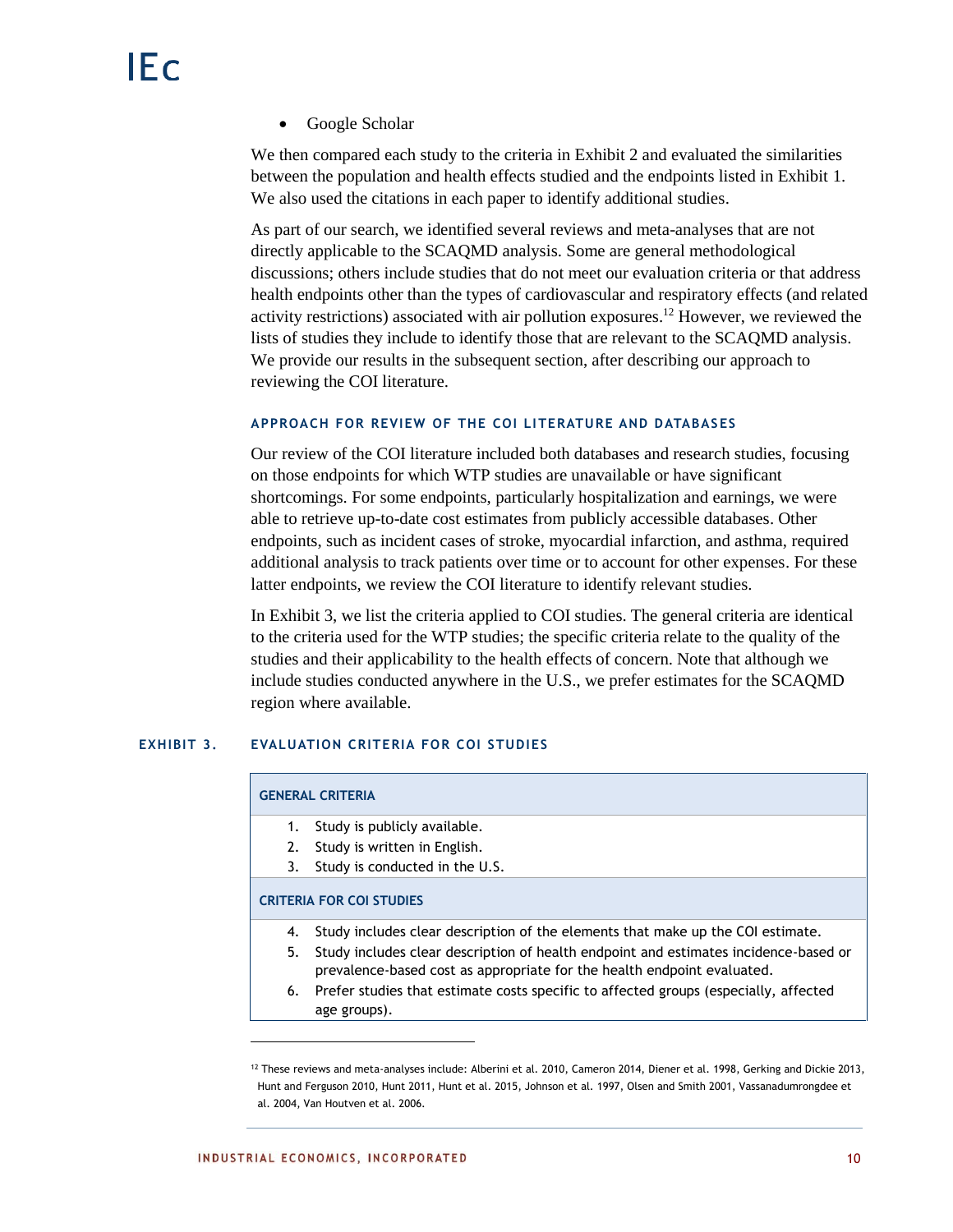For those endpoints where WTP studies that meet our criteria were unavailable, we searched the COI literature using following search terms and databases:

Terms

- Adult stroke and cost of illness or COI or Cost-of-illness;
- myocardial infarction or MI and cost of illness or COI or cost-of-illness and incidence;
- Child asthma cost of illness, Child asthma COI, Child asthma Cost-of-illness, kid asthma cost of illness, kid asthma COI, kid asthma Cost-of-illness, pediatric asthma cost of illness, pediatric asthma COI, pediatric asthma Cost-of-illness
- [For pediatric ED visits] Child asthma emergency cost of illness, Child asthma emergency COI, Child asthma emergency Cost-of-illness, pediatric asthma emergency cost of illness, pediatric asthma emergency COI, pediatric asthma emergency Cost-of-illness
- Dates: vary by endpoint; typically 2009 present

#### Databases

PubMed

We supplemented the results of this review with two COI-related studies prepared for the California Air Resources Board (CARB) and available on CARB's website (Thayer et al. 2003 and Hall et al. 2003). Thayer et al. (2003) was subsequently published as Chestnut et al. (2006) (discussed below); we supplement the COI-based hospital admissions values with WTP-based hospital admission values from that paper.

For hospital admissions, emergency department vists, and lost time, we identified relevant databases based on those used in the EPA (2015b) analysis referenced in Exhibit 1 as well as in a comprehensive review of data sources (Lund et al. 2009) and in previous work conducted by team members. We discuss the results of this work below.

### Cost of Hospital Admissions

As discussed in more detail in the section describing the results of our review of the WTP literature, for hospital admissions we add an estimate of WTP to estimates of associated costs. To develop the cost estimates, we reviewed free, publicly accessible databases within the Healthcare Cost and Utilization Project (HCUP) that are searchable through the HCUPNet website.<sup>13</sup> We rely on the State Inpatient Databases (HCUP-SID) which consist of hospital discharge records from the State data organizations. HCUP-SID is composed of annual, state-specific files with clinical and non-clinical information on all patients. We opted to use this database because it provides data specific to the counties of interest and the state of California. Within the databases, we searched for each endpoint based on the principal diagnoses grouped by Clinical Classifications Software (CCS) at

<sup>13</sup> Se[e http://hcupnet.ahrq.gov/HCUPnet.jsp.](http://hcupnet.ahrq.gov/HCUPnet.jsp)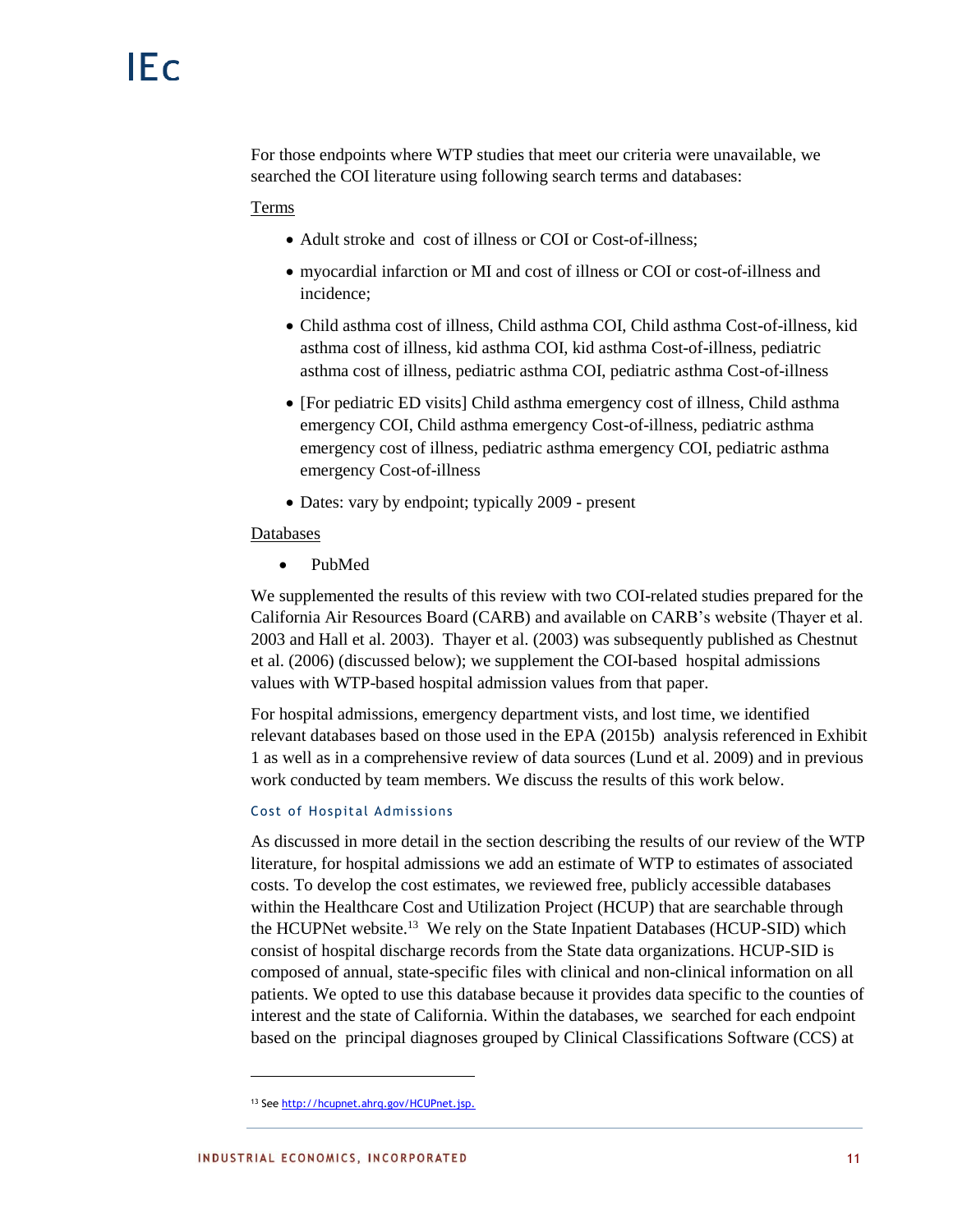the county level and by ICD-9-CM code at the state level. Our review of the ICD codes that comprise the CCS categories indicated that the categories for county-level data include some ICD codes not included in our endpoint definitions; thus, we chose to use the state-level data, which we could restrict to specific ICD codes.

#### Value of Lost Time

We use a similar approach to construct a per hour value estimate for lost time, which can be used to value lost work and school days, as well as the indirect costs associated with hospitalizations and other health endpoints. For this value, we rely on data on employee compensation. Ideally, we would distinguish between various types of paid and unpaid time; i.e., between market production and nonmarket activities including leisure, household tasks, and volunteer work. However, for hospitalizations, emergency room visits, and lost school days we are uncertain about the extent to which individuals would otherwise spend time in paid work, especially since some of the health endpoints predominantly affect individuals who are likely to be out of the paid labor force, such as the elderly, young children, and some caregivers.. Thus we use the same values for all types of time use. As with other values, SCAQMD may wish to test the sensitivity of the overall analytic results to these assumptions, if they appear likely to change the conclusions of the analysis.

We assume that this value can be best approximated by the cost of labor to the employer. The standard economic model assumes that employers are willing to incur labor costs equal to the value of workers' marginal product. Conceptually, this amount represents the value of what the employee would have otherwise produced in the absence of the regulation. Thus the opportunity cost of paid work time can be approximated based on the employer costs, including pay, benefits, taxes.

Applying this value to unpaid work and leisure assumes that individuals decide whether to engage in paid work depending on whether the incremental income exceeds the value they place on unpaid time, a decision generally described as the labor-leisure trade-off. Ideally taxes would be excluded from this calculation, because the individual cannot expend the funds; benefits are also often excluded both because they are not a direct payment and generally do not vary with small changes in the number of hours worked. However, because we are unable to estimate the degree to which the affected individuals would otherwise be engaged in paid work or unpaid work or leisure activities for many of the endpoints, we use the same per hour value for all types of time use.

To estimate this value, we obtain state-level data on wages from the Occupational Employment Statistics (OES), a database published by the U.S. Bureau of Labor Statistics (BLS) that is generated from a semiannual mail survey that covers a broad number of establishments across the United States.<sup>14</sup> We rely on the median per-hour value of time, and add the value of benefits from the Employer Costs for Employee Compensation (ECEC) survey, which suggests that benefits average 45 percent of wages

<sup>&</sup>lt;sup>14</sup> We rely on this source rather than on the National Compensation Survey (NCS) because the OES survey is larger, covering a greater range of occupations and geographic areas, and provides estimates of median as well as mean wages. Se[e http://www.bls.gov/oes/](http://www.bls.gov/oes/) for the link to "OES Frequently Asked Questions" which provides a more detailed comparison of the OES and NCS.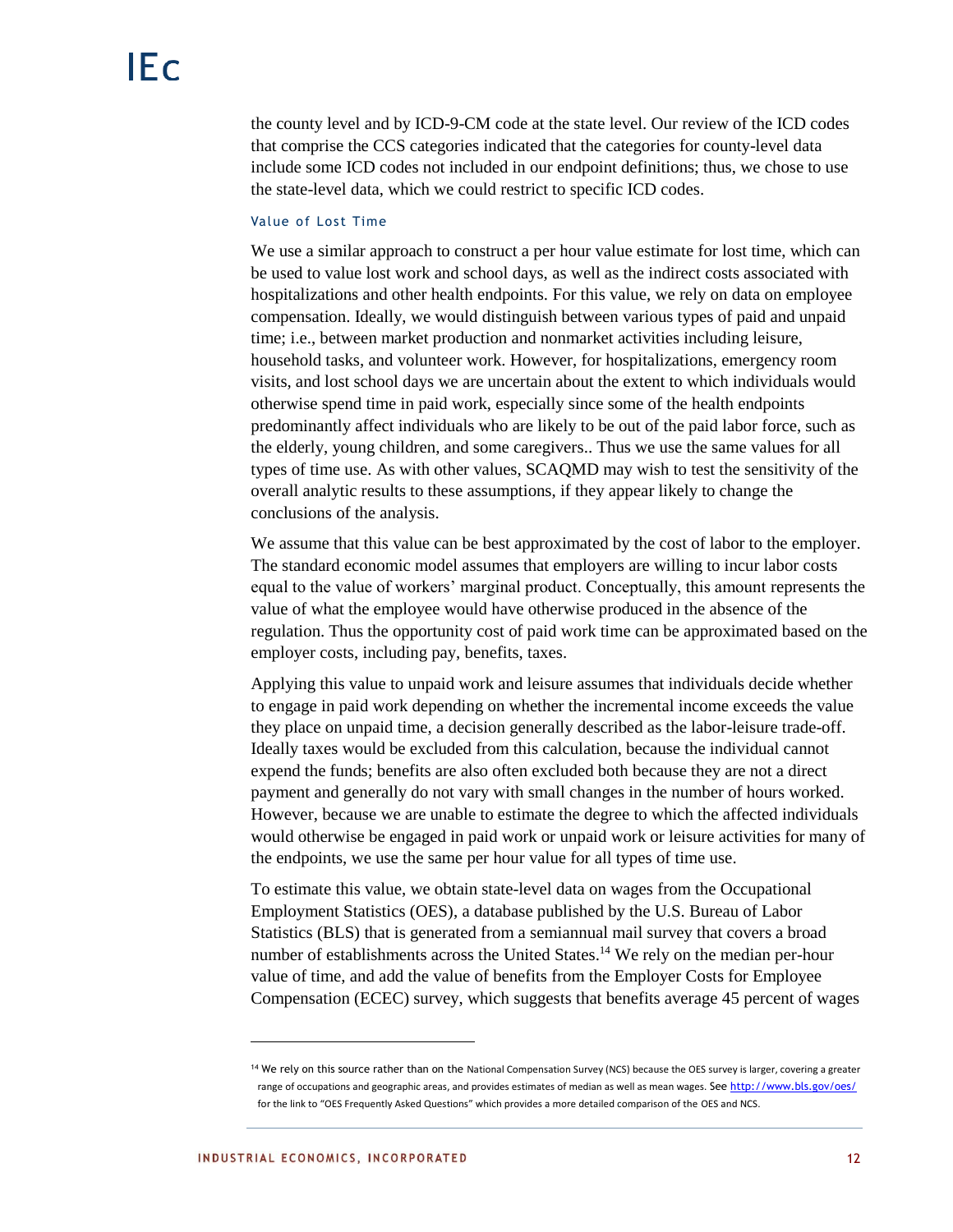and salaries.<sup>15, 16</sup> Based on these sources, we assume an hour of paid work time is worth \$18.71 without benefits, or \$27.12 including benefits, in 2013, and use the same values for other types of time use. We apply these values to lost school days as well as to lost work days, and add them to the estimates of direct costs for hospitalization.

## **RESULTS**

l

In the following sections, we first discuss the results of our review of the WTP literature, and then discuss the results of our supplemental review of the COI literature and databases.

## **WILLINGNESS TO PAY ESTIMATES**

In our literature search, we identified relatively few studies that meet our criteria and that address cardiovascular or respiratory effects similar to those proposed for consideration in SCAQMD's analysis. Below, we discuss the results for each category of endpoints listed in Exhibit 1. 17

#### New Incidence (Chronic)

As summarized in Exhibit 1, the nonfatal endpoints recommended for inclusion in the SCAQMD analysis include three types of incident cases of chronic illness: those stroke and heart disease (associated with a nonfatal myocardial infarction) diagnosed as a result of adult hospitalization as well as childhood asthma. We identified only one WTP study that meets the evaluation criteria and addresses incident cases for any of these effects: a stated preference study by Adamowicz et al. (2014) that addresses heart disease (i.e., coronary artery disease) risks.<sup>18</sup> It was designed to test models of household decisionmaking, considering differences between parents' willingness to pay for health risk reductions for themselves and their children. As a result, it relied on a sample that is limited to matched pairs of married parents living with children, rather than a sample of the general population.

The survey illustrated the timing of disease incidence using a graphic that shows the cumulative risk at each year of age. Respondents were told that chest pain, shortness of breath, activity limits, and the need for more medical treatment and medication would

<sup>15</sup> Whether the median or mean (i.e., average) is the best central tendency estimate of compensation depends on the extent to which the distribution is highly skewed for workers in the occupations of concern. When considering the compensation of the overall population, the average is significantly greater than the median because of the small number of people who are very highly compensated. Thus, if only a fraction of the population is affected by a regulation, the best estimate of the wage or salary rate for this population may be the median (which is the center of the income distribution), rather than the mean (which is closer to the upper tail of the distribution).

<sup>&</sup>lt;sup>16</sup> Se[e http://www.bls.gov/news.release/archives/ecec\\_03122014.pdf](http://www.bls.gov/news.release/archives/ecec_03122014.pdf) - Table 1. Civilian workers, by major occupational and industry group (December 2013). Total benefits account for 31.0 percent of total compensation (wages and salaries plus benefits). To calculate the size of total benefits relative to wages and salaries, apply the following equation: 31.1/(100 – 31.0) = 44.9 percent.

<sup>17</sup> Because we do not expect the WTP studies to exactly match the age ranges considered in the epidemiological studies, we instead focus on whether these studies address the major age groups considered; i.e., children (generally under age 18), adults (generally 18 and older) or solely elderly adults (generally over age 65).

<sup>18</sup> More information on this study is provided in a report to EPA (Dickie and Gerking 2011).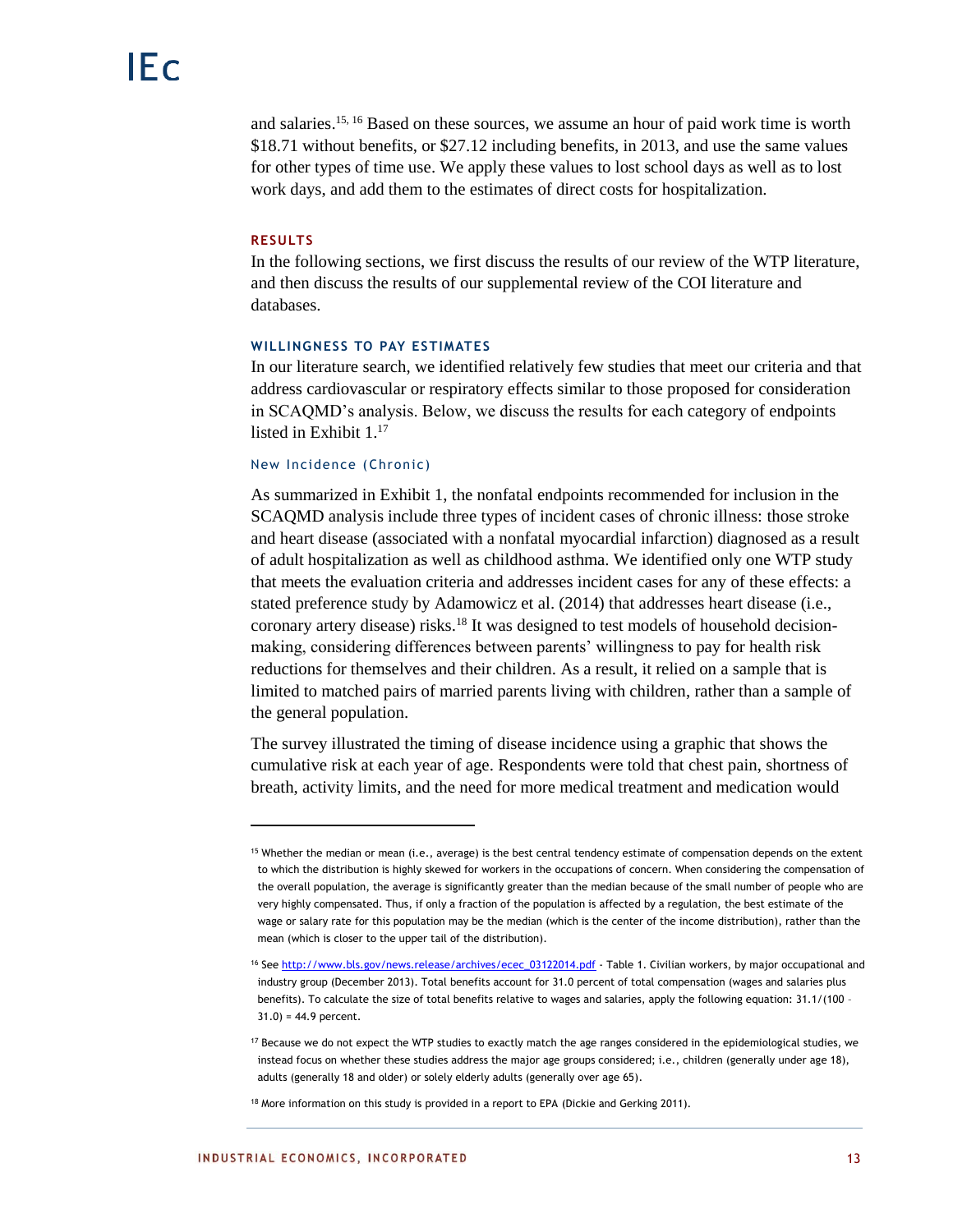commonly follow diagnosis. Given this description, it is unclear whether respondents took into account the likelihood of myocardial infarction or of fatality associated with the disease. To value reductions in these risks, they were asked about their WTP for an annual vaccine that would reduce their risks by either 10 percent or 70 percent.

We do not recommend this study for use in the SCQAMD analysis because it focuses on a narrowly defined subset of the population whose preferences may not mirror that of the general adult population. In addition, the epidemiological research focuses on cases that are diagnosed as a result of hospitalization for myocardial infarction, whereas this study focuses on less severe effects.

For asthma, we identified three studies that meet our criteria and estimate WTP for treatment. In particular, Blumenschein et al. (2001) and Blomquist et al. (2009) consider advisory services received by asthmatics from pharmacists, and Blomquist et al. (2011) consider alternative bronchodilator medications that differ in safety and efficacy. These studies are not suitable for estimating reductions in asthma incidence, given that decreasing the severity of symptoms through participating in a treatment program is significantly different from reducing the risk of incurring the illness. However, the Blomquist et al. (2011) study provides useful information for comparison to the COI estimates reported in the next section. The researchers find that WTP for asthma control is about \$4,055 for children at age 4, decreasing to \$2,130 for children at age 17 (2007 dollars, \$4,556 to \$2,393 in 2013 dollars), and varies from about \$1,755 to \$3,908 for adults of different ages (2007 dollars, \$1,972 to \$4,391 in 2013 dollars). Presumably, WTP to reduce the risk of incurring the illness would exceed these estimates of WTP for treatment.

Given the results of this review, we recommend that all of the incident chronic effects (stroke, myocardial infarction, and asthma) be valued using the COI estimates discussed in the next section.

#### Hospital Admissions

As also summarized in Exhibit 1, the endpoints to be considered include hospitalization for cardiovascular and respiratory disease among adults and asthma-related emergency room visits and hospital admissions for children. Because it is unclear what percentage of these admissions represent new cases rather than existing cases, we focus solely on WTP for averting hospitalization or emergency department visits for these endpoints. We did not find any studies of hospitalization for childhood asthma, but found one study that addresses adult hospitalization for cardiovascular and respiratory disease and meets our evaluation criteria.

More specifically, Chestnut et al. (2006) developed a stated preference study that is explicitly designed to provide WTP estimates which can be combined with COI estimates for cardiovascular and respiratory hospitalization.<sup>19</sup> They survey Kaiser Permanente patients in Northern California who have been hospitalized for respiratory or cardiovascular illness. The WTP questions focus on preventing or shortening a hypothetical future hospitalization that would occur with certainty within the next year

<sup>19</sup> More information on this study is provided in a report to the California Air Resources Board (Chestnut et al. 2003).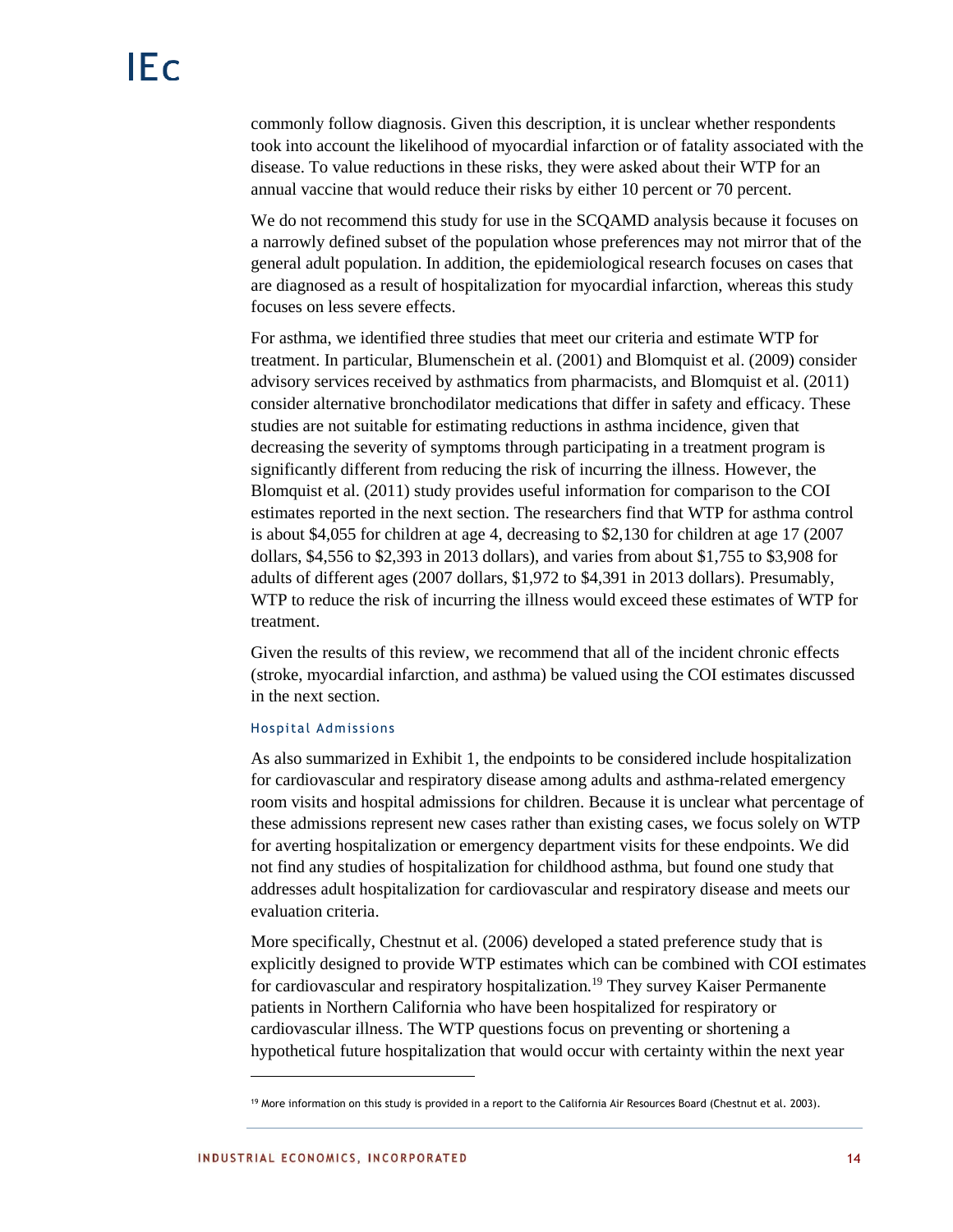unless preventative health care, treatment, or reduction of environmental stressors is undertaken.

The survey was administered in 2002 to randomly selected patients, of whom 397 were included in the analysis. The researchers present the results for hospital stays of differing lengths, using models that vary in the extent to which they adjust for scenario rejection and control for other factors. In the abstract, the authors highlight the results for the model with the maximum adjustment for scenario rejection. Under this model. the mean estimates range from \$1,886 for a one day stay to \$2,463 for a 10 day stay (2002 dollars), or \$2,442 to \$3,189 if inflated to 2013 dollars. Although this survey focuses on a small, localized population and had a relatively low response rate (about 40 percent for adults 65 and over and about 30 percent for adults under age 65), it is targeted on specific endpoints of concern for this project. Therefore, we recommend that the WTP estimates from this study be added to the COI estimates for hospitalization discussed in the next section, to provide a more complete estimate of the value of averting these effects.<sup>20</sup>

#### Other Respiratory Ailments

Other respiratory ailments include a variety of symptoms associated with acute bronchitis, asthma, and other conditions. As indicated in Exhibit 1, the specific symptoms include cough, phlegm, wheeze, hoarseness, sore throat, shortness of breath, chest pain or tightness of chest, runny or stuffy nose, and burning, aching, or red eyes. All of the endpoints address children except for those associated with asthma exacerbations, where adults are also included. The endpoints are described as symptom-days with the exception of acute bronchitis, which is described in terms of cases.

In our review, we identified some studies that address asthma or other respiratory symptoms and meet our evaluation criteria. However, as noted earlier, most of the asthma studies estimate WTP for treatment, and cannot be easily converted to estimates for averting a symptom-day. Only one provides estimates per symptom-day. Brandt et al. (2012) conducted a stated preference study of 149 parents of asthmatic children ages 7 to 17 in California. The researchers elicited parental WTP for a hypothetical oxygen monitor, worn like a wristwatch, that provides immediate information about a child's asthma status and allows parents to take more timely corrective action. Depending on the model specification, WTP ranges from \$14.90 to \$17.11 per symptom-day (2006 dollars), or  $$17.22$  to  $$19.77$  in 2013 dollars.<sup>21</sup>

Another study, Dickie and Messman (2004), provides estimates per symptom day for a variety of acute effects. These researchers conducted a stated preference study in Hattiesburg, Mississippi in 2000, exploring parental values for both their own and their children's illnesses. Respondents included 284 parents of children ages 3 to 17. They were asked about their WTP for treatment of cough with phlegm, shortness of breath with wheezing, chest pain on deep inspiration, and/or fever with muscle pain, with durations of either 2 or 7 days. The researchers find that the median value to reduce symptom days by

 $20$  Although the values are for adults, we recommend adding them to the values for children as well.

<sup>&</sup>lt;sup>21</sup> The dollar year is not reported in the published article. However, a related working paper (Brandt et al. 2008) indicates that the survey was conducted in 2005 and 2006; we use 2006 as the base year for the values.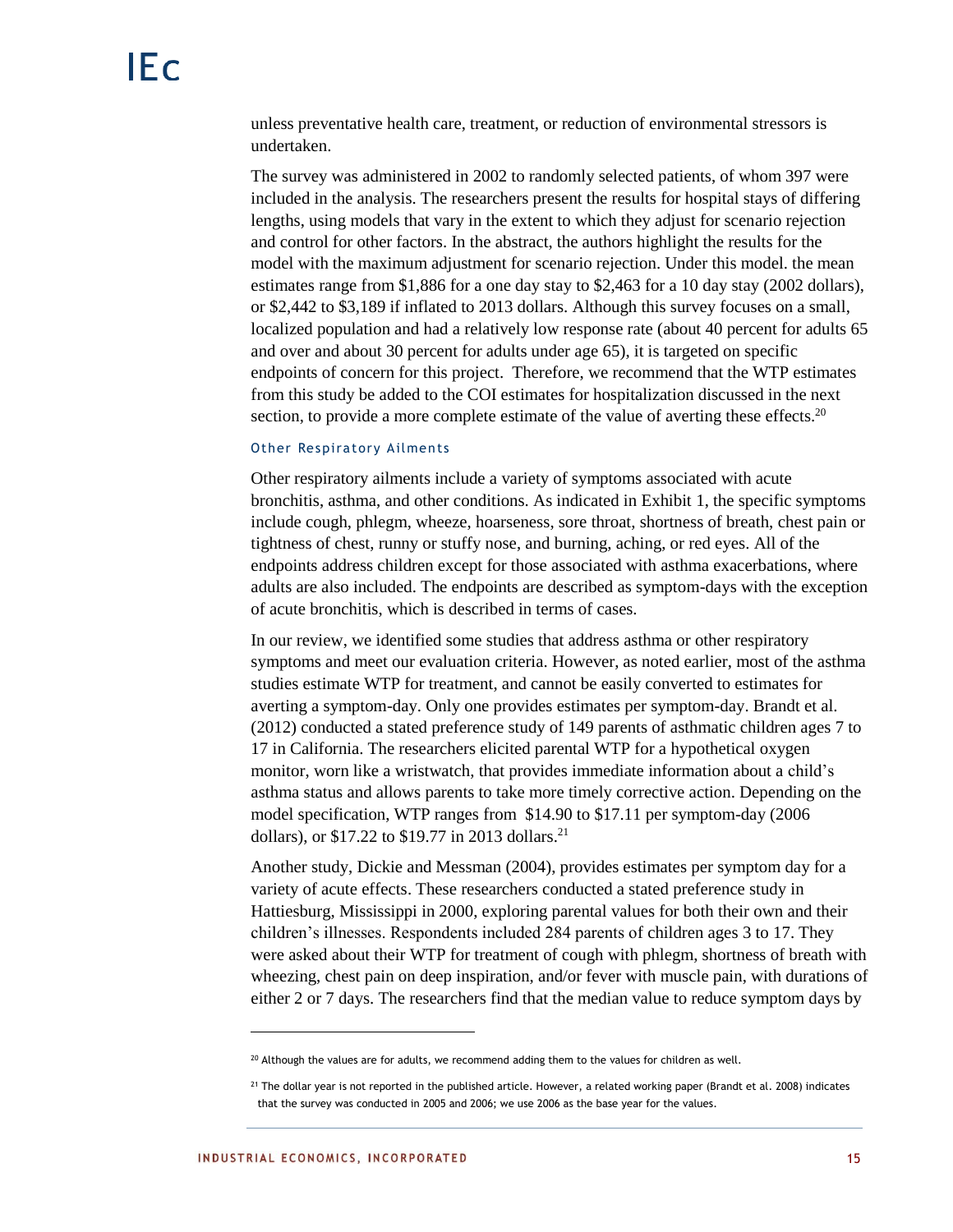one (from two days to one) varies from \$128 for mild symptoms to \$217 for severe symptoms for children (in 2000 dollars), or \$173 to \$294 in 2013 dollars/ The value for adults varies from \$67 for mild symptoms to \$114 for severe symptoms; or \$91 – \$154 in 2013 dollars. We summarize the estimates from these studies in Exhibit 4 below.

|                                    | <b>OUTCOME(S)</b>                                                                                                                     | <b>RESPONDENTS AND</b>                                                           | WTP FOR ONE AVERTED SYMPTOM<br><b>DAY</b>                                                                     |                                                       |  |
|------------------------------------|---------------------------------------------------------------------------------------------------------------------------------------|----------------------------------------------------------------------------------|---------------------------------------------------------------------------------------------------------------|-------------------------------------------------------|--|
| <b>STUDY</b>                       | <b>VALUED<sup>a</sup></b><br>(age group)                                                                                              | <b>LOCATION</b><br>(year data<br>collected)                                      | <b>AS REPORTED</b><br>(dollar year) $b$                                                                       | <b>INFLATED TO</b><br>2013 DOLLARS <sup>b</sup>       |  |
| Brandt et<br>al. (2012)            | Asthma                                                                                                                                | 149 parents of<br>asthmatic children<br>age 7-17<br>California<br>(2005 to 2006) | Children: \$14.90<br>$-517.11$<br>$(2006$ dollars)                                                            | Children: \$17.22<br>$-519.77$                        |  |
| Dickie<br>and<br>Messman<br>(2004) | Cough with phlegm,<br>shortness of breath<br>with wheezing, chest<br>pain on deep<br>inspiration, and/or<br>fever with muscle<br>pain | 284 parents of<br>children age 3-17<br>Hattiesburg, MS<br>(2000)                 | Children: \$128<br>(mild); \$217<br>(severe)<br>Adults: \$67<br>$(mild);$ \$114<br>(severe)<br>(2000 dollars) | Children: \$173 -<br>\$294<br>Adults: \$91 -<br>\$154 |  |

# **EXHIBIT 4. INDIVIDUAL STUDIES OF WILLINGNESS TO PAY PER SYMPTOM-DAY**

Notes:

a. Estimates highlighted by authors in abstract or text.

b. Inflated using the Consumer Price Index (CPI). Prior to application in SCAQMD analyses, these estimates should also be adjusted for real income growth, as discussed below.

Given the limited number of studies available, we also reviewed three meta-analyses that consider acute nonfatal effects, but do not meet our evaluation criteria, as summarized in Exhibit 5 and described below. The first provides U.S. values, but relies on older studies. The second and third include studies from outside the U.S. as well as older studies. These studies provide results for adults rather than children; the available research evidence (e.g., the Blomquist et al. 2011 study described above) suggests that values for children are likely to be larger. As indicated by the exhibit, these studies appear to support values within the range that results from the Brandt et al. and Dickie and Messman research.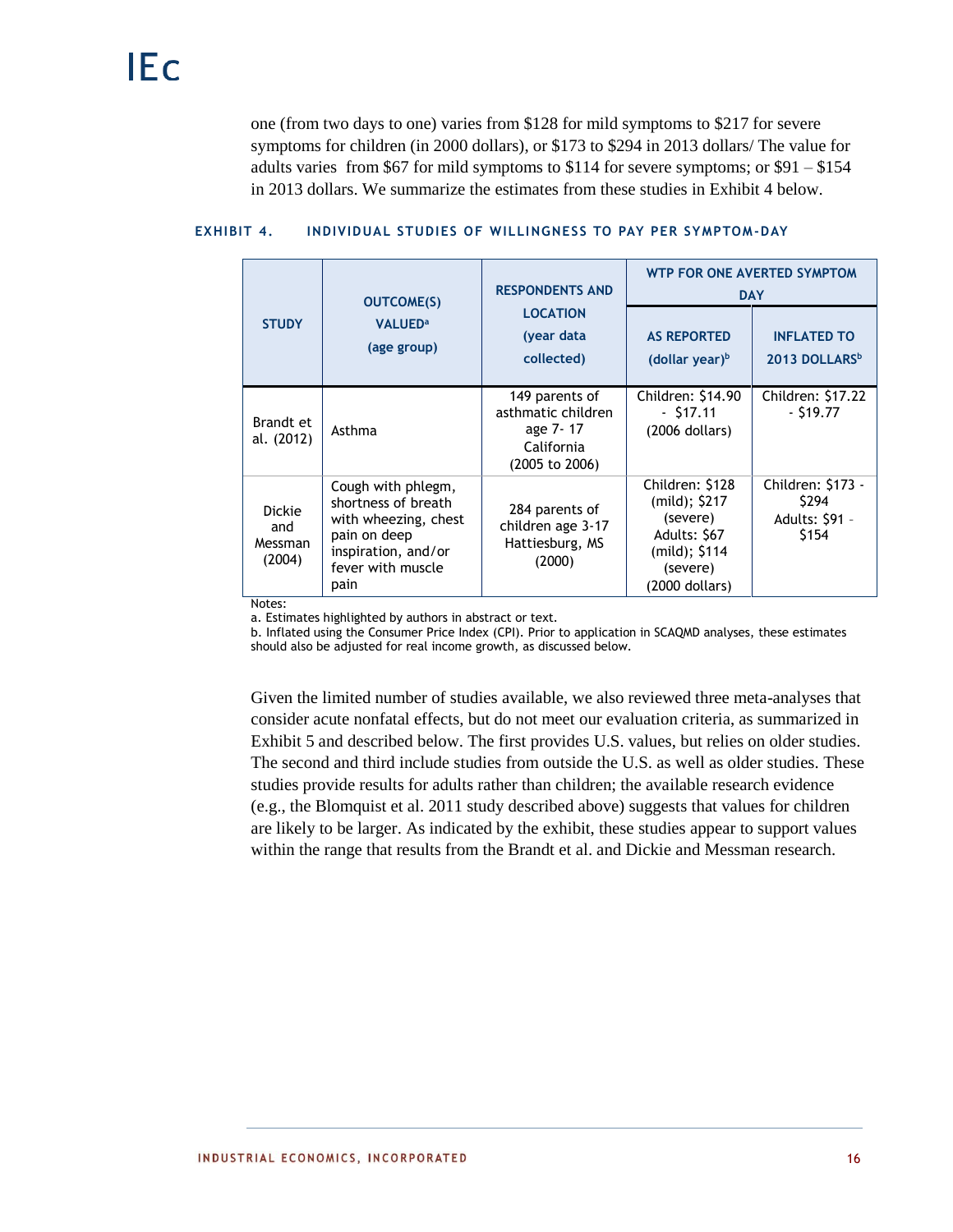| <b>OUTCOMES</b>                                             |                                                                                                                     |                                                                                     | WTP FOR ONE AVERTED SYMPTOM<br><b>DAY</b>                      |                                                 |  |
|-------------------------------------------------------------|---------------------------------------------------------------------------------------------------------------------|-------------------------------------------------------------------------------------|----------------------------------------------------------------|-------------------------------------------------|--|
| <b>STUDY</b>                                                | <b>VALUED<sup>a</sup></b>                                                                                           | <b>STUDIES INCLUDED</b>                                                             | <b>AS REPORTED</b><br>(dollar year) $b$                        | <b>INFLATED TO</b><br>2013 DOLLARS <sup>c</sup> |  |
| Johnson, Fries,<br>and Banzhaf<br>(1997)                    | Mild or severe<br>cough or shortness<br>of breath, eye<br>irritation                                                | 5 contingent valuation<br>studies from the U.S.<br>(published 1979 to 1988)         | $$19 - $74$<br>$(1993$ dollars)                                | $$31 - $119$                                    |  |
| Vassanadumrongd<br>ee, Matsuoka,<br>and Shirakawa<br>(2004) | Mild or severe<br>cough or shortness<br>of breath, eye<br>irritation, severe<br>asthma attack,<br>throat irritation | 16 contingent valuation<br>studies from 14<br>countries<br>(published 1979 to 2001) | $$21 - $58$<br>(developed<br>countries only)<br>(1995 dollars) | $$32 - $89$                                     |  |
| Van Houtven,<br>Powers, Jessup,<br>and Yang (2006)          | Cough, wheezing,<br>and shortness of<br>breath                                                                      | 17 contingent valuation<br>studies from 9 countries<br>(published 1979 to 2002)     | $$125 - $158$<br>$(2000$ dollars)                              | $$169 - $258$                                   |  |

## **EXHIBIT 5. META-ANALYSES OF VALUES FOR ACUTE EFFECTS**

Notes:

a. Includes only those endpoints studies that are also included in the descriptions in Exhibit 1.

b. Estimates highlighted by authors in abstract or text.

c. Inflated using the CPI. Prior to application in SCAQMD analyses, these estimates should also be adjusted for real income growth, as discussed below.

Johnson et al. (1997) is the first of the three meta-analyses, all of which rely on similar data and methods. The authors combine available WTP estimates using the Quality of Well-Being (QWB) health status index to measure the severity of each condition (see Institute of Medicine 2006 for more discussion of such indices). The WTP estimates are derived from contingent valuation surveys that address adult WTP for their own health risks, generally in the air pollution context. As discussed by the authors, these studies have a number of limitations related to the clarity of the disease description, the format used to elicit WTP, the sample size and representativeness, and the controls for potentially confounding factors. Based on their preferred model, the researchers find values ranging from \$19 to \$74 for one day of symptom avoidance (1993 dollars). Inflated to 2013 dollars, the range for these symptoms becomes \$31 to \$119.

The second meta-analysis, Vassanadumrongdee et al. (2004), expands and refines the approach used by Johnson et al. (1997), focusing on the differences between developed and developing countries. The researchers add 11 studies to the five included in the previous analysis, again using the QWB to indicate the severity of each condition. While the Johnson et al. study focused largely on the effects of severity and duration on the WTP estimates, Vassanadumrongdee et al. are able to also assess the effects of other characteristics because of the inclusion of a larger group of studies. They find that population characteristics (particularly education and income) and study design (particularly the format of the WTP questions and whether in-person interviews were used) affect the estimates. Based on their preferred model, the researchers find values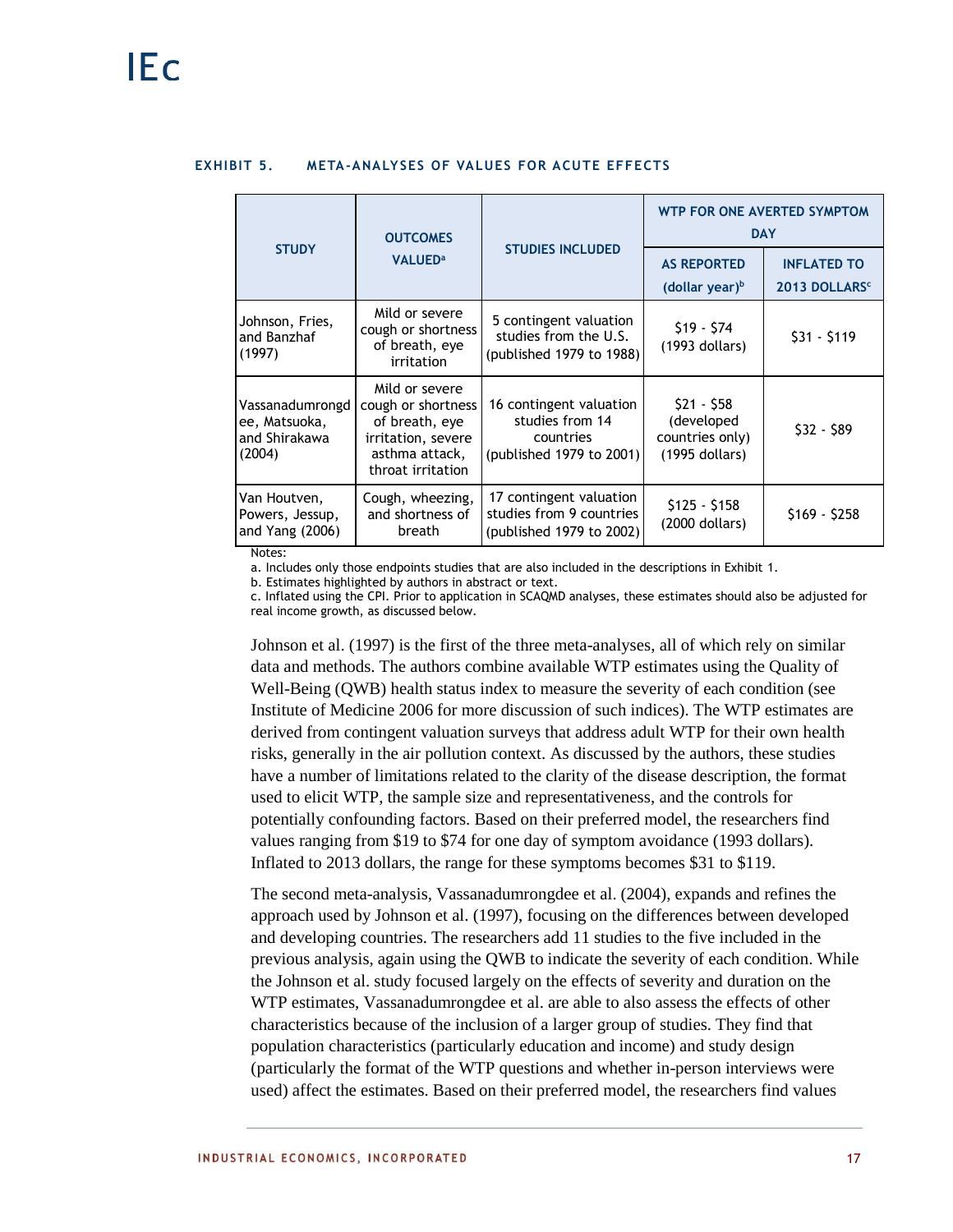ranging from \$21 to \$58 per day of symptom avoidance in developed countries (1995 dollars). This range increases to \$32 to \$89 when inflated to 2013 dollars.

The final study in this series is Van Houtven et al. (2006). It focuses on developing a benefit transfer function that can be used to predict values for acute conditions not addressed in the primary research studies. It considers a set of 17 contingent valuation studies from nine countries (the U.S., Canada, England, the Netherlands, Norway, Portugal, Spain, Sweden and Taiwan). After testing a number of different model specifications, the researchers select two to provide examples of their use in benefit transfer. They apply these models to four acute conditions, including one defined as "cough, wheezing, shortness of breath" combined. For this condition, the predicted values for a duration of one day are \$125 to \$158 depending on the model (2000 dollars), or \$169 to \$258 in 2013 dollars.

In sum, all of these studies have advantages and limitations, in terms of both their quality and the extent to which they address the same populations and health endpoints as likely to be considered in SCAQMD's analysis. Given the resulting uncertainty, we recommend that SCAQMD use a range of per symptom-day values in its analysis. The results above suggest that these values may range from \$17 to \$294 per day if we include the values for both adults and children. For acute bronchitis, these values will need to be multiplied by the expected duration of the illness.

### Activity Restrictions

The final group of endpoints in Exhibit 1 includes various types of activity restrictions, including lost work days, lost school days, and minor restricted-activity days. We did not find any WTP studies that address these endpoints, with two exceptions. The first, Dickie (2005) develops estimates of WTP for lost school days using a structural model that combines theoretical assumptions derived from a model of health production with data on medical costs and earnings. Hence it is unlike the other studies we consider, since it is not a stated or revealed preference study.<sup>22</sup> The data are taken from the 1997 Child Development Supplement of the Panel Study on income dynamics. The resulting estimates are about \$100 to \$150 per day in 1997 dollars, or \$145 to \$218 in 2013 dollars. However, given that this approach relies on relatively old data and strong assumptions, we do not recommend that these values be used in the SCAQMD analysis. We instead rely on the approach used in EPA (2015b) as discussed previously.

A second study, Mansfield et al. (2006), is worth mentioning because it explicitly considers the effect of ozone on the time children spend outdoors using stated preference methods. However, applying this study requires data on the number of days of such restricted activity, which is included among the endpoints summarized in Exhibit 1.

Although we did not find any WTP studies that address minor restricted-activity days, we expect that the health effects experienced during these days are likely to be similar to those discussed in the section on respiratory ailments. Thus the same range of values

 $^{22}$  While at times such studies are described as based on revealed preferences, this categorization is somewhat misleading because in this case the WTP estimates are based on theoretical expectations rather than derived by using statistical methods to separate out the value of risk reduction from other attributes of a product or behavior.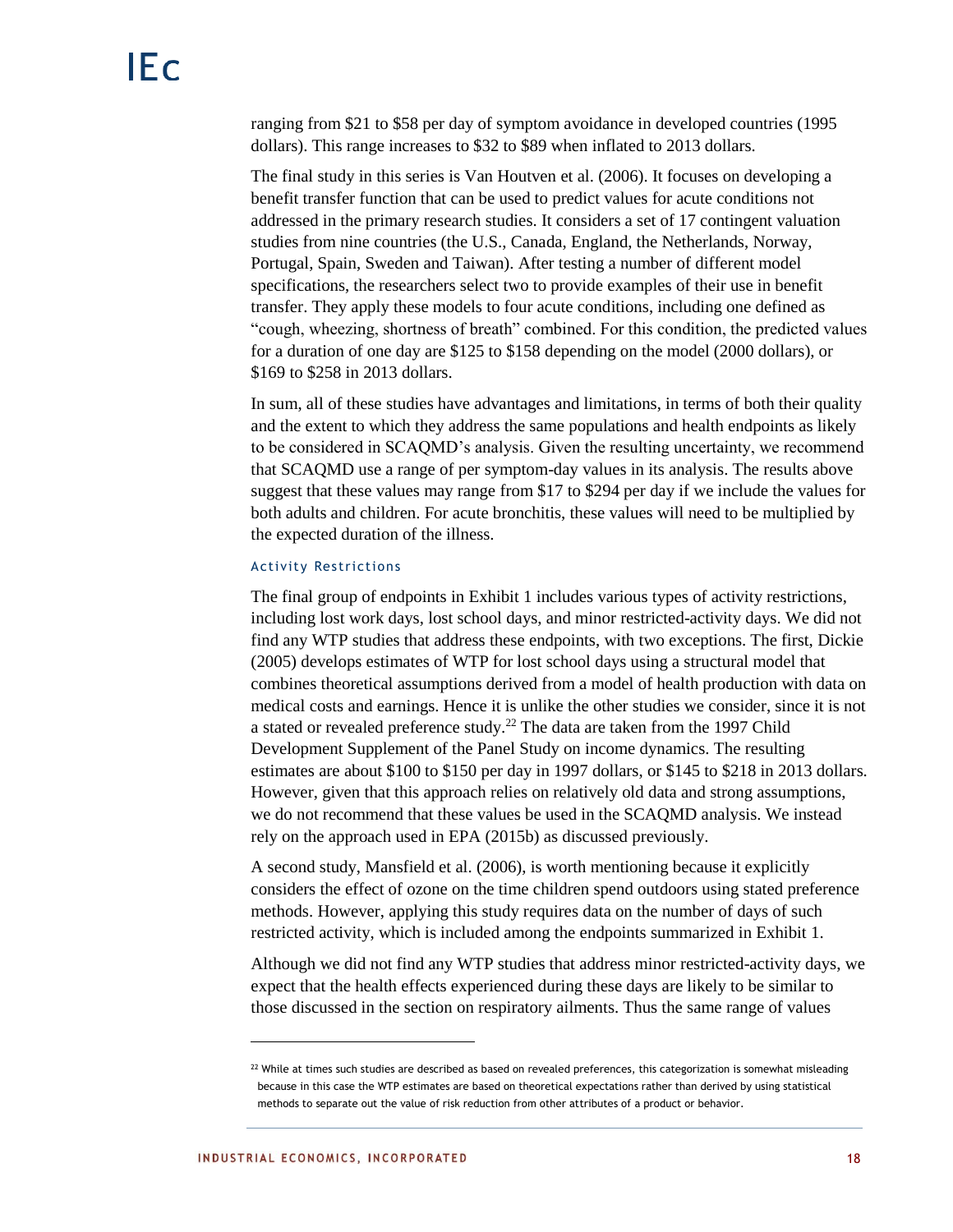could be used for this endpoint as for the respiratory endpoints discussed above; i.e., \$17 to \$294 per day.

In sum, we recommend that SCAQMD rely on the COI estimates discussed in the next section to value incident cases of chronic illness; add the WTP estimates from Chestnut et al. (2006) to direct and indirect COI estimates for hospital admissions; and apply a range of symptom day values to the respiratory ailments. For lost work and school time, we suggest relying on estimates of lost time. For restricted activity days, we recommend applying the same range of estimates per day as for the various respiratory ailments.

## Adjustment for Real Income Growth

As discussed in more detail in our memorandum on valuing mortality risk reductions, estimates of individual WTP should be adjusted to reflect increases in real income. (Such an income adjustment is not relevant for the COI estimates, because costs do not necessarily increase with income.) Adjusting WTP for changes in income involves two inputs: an estimate of the change in the values associated with a change in real income (the income elasticity), and an estimate of the change in real income. The elasticities EPA currently uses in its BenMAP model and regulatory analyses for nonfatal health effects are summarized in Exhibit 6.

## **EXHIBIT 6. CURRENT USEPA INCOME ELASTICITY ESTIMATES**

| <b>HEALTH ENDPOINT</b>             | <b>LOW ESTIMATE</b> | <b>CENTRAL</b><br><b>ESTIMATE</b> | <b>HIGH ESTIMATE</b> |
|------------------------------------|---------------------|-----------------------------------|----------------------|
| Minor Health Effects <sup>a</sup>  | 0.04                | 0.15                              | 0.30                 |
| Severe and Chronic Health Effectsb | 0.25                | 0.45                              | 0.60                 |

Source: EPA (2015a), Table 4-13, p. 4-60.

Notes:

l

a. Includes asthma exacerbation, acute bronchitis, acute respiratory symptoms (minor restricted activity days), lower respiratory symptoms, and upper respiratory symptoms. b. Includes chronic bronchitis and chronic asthma.

These estimates are based on work that is over 15 years old (IEc 1999). In 2015, Robinson and Hammitt conducted a new literature review, using criteria very similar to those described above but focusing on studies that estimate income elasticity. They identify four published studies (Dickie and Messman 2004, Chestnut et al. 2006, Hammitt and Haninger 2007, Blomquist et al. 2011), and one conference paper (Dickie and Hubbell 2004), that report these elasticities.<sup>23</sup> The estimates cover a wide range (from about  $0.0$  to  $1.1$ ).<sup>24</sup> Although all the studies address episodes of relatively short duration,

<sup>&</sup>lt;sup>23</sup> Hammitt and Haninger (2007) is not included in the preceding discussion, because it addresses foodborne illness rather than air pollution-related risks.

<sup>&</sup>lt;sup>24</sup> The most recent of the meta-analyses discussed earlier (Van Houtven et al. 2006) reports elasticities of 0.7 or 0.9 depending on the model specification, but is excluded from this list because it incorporates studies that do not meet our evaluation criteria.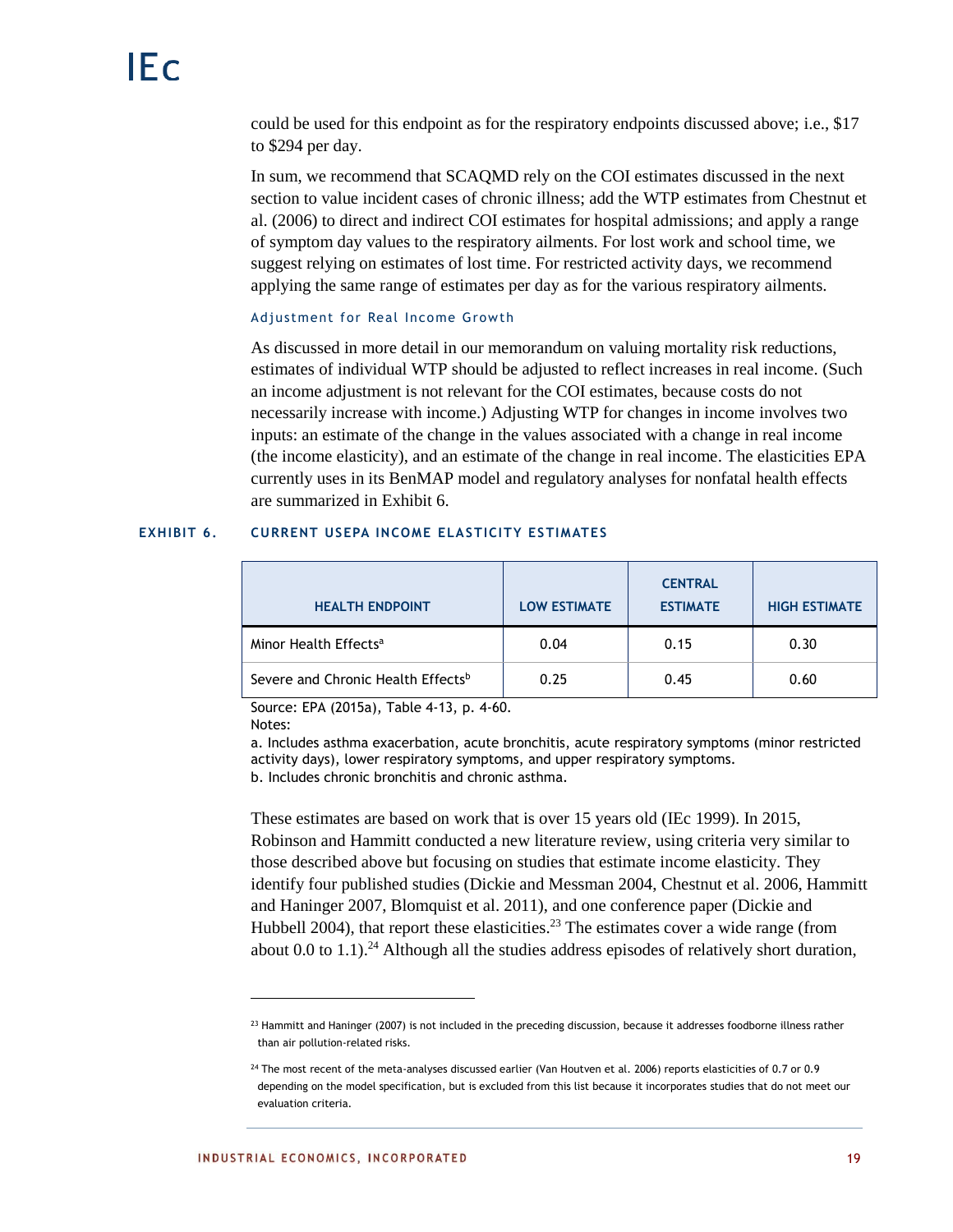the elasticities cover roughly the same range as the values for both minor and more severe effects in Exhibit 6, with some higher values.

Given this range, we suggest that SCAQMD rely on the mid-point estimate from these studies; i.e., an elasticity of 0.5. If it appears that the results of the AQMP analysis may be significantly affected by uncertainty in this elasticity estimate, SCAQMD may wish to conduct sensitivity analysis using the low and high end of the range; i.e., elasticities of 0.0 and 1.1.

Adjusting for changes in real income also requires an estimate of real income growth. These data are needed for two periods: the time that has elapsed between when the data in the valuation studies were originally collected and the base year used in the SCAQMD analysis, and the time that will elapse between the analytic base year and each year for which impacts are estimated. For historical time periods, we suggest that SCAQMD consider using the same data source for earnings as discussed above.. We are not aware of projections that address only the State of California region; it may be necessary to rely instead on national estimates of the expected percentage change in earnings over time, as provided in the Congressional Budget Office's (CBO's) yearly *Long-Term Budget Outlook* reports.<sup>25</sup>

## **COST OF ILLNESS ESTIMATES**

As discussed above, WTP studies are lacking for many endpoints of interest to SCAQMD, including incident stroke, asthma, and nonfatal myocardial infarction, cardiovascular and respiratory hospital admissions, emergency room/emergency department visits, and work and school loss days. For these endpoints we use the cost of illness-based estimates discussed in this section, either alone or combined with estimates of the value of time losses.

## Ischemic Stroke (New Incidence)

We focused our review on five papers reporting COI values for ischemic stroke – two review articles (Luengo-Fernandez et al. 2009 and Demaerschalk et al. 2010) and three studies (Taylor et al, 1996, Simpson et al. 2013, and Lee et al. 2007). Of the two review articles, Demaerschalk et al. applied a review with more stringent inclusion criteria than Luengo-Fernandez et al; however, they did not estimate a mean cost value across the studies reviewed. Luengo-Fernandez et al. estimated a mean cost for the U.S. of approximately \$28,000 (dollar year not specified) but acknowledged very wide variation in estimates across the U.S. studies reviewed.

Of the specific studies evaluated, Simpson et al. included some of the most recent cost data but their analysis was restricted to a sample of South Carolina Medicare beneficiaries and only estimated one years' worth of costs. The Taylor et al. study uses a predictive computer cost model based on data from the early 1990s; while this appears to be a thorough and well-conducted study, the study by Lee et al. appears to be a better match for the SCAQMD analysis. It provides a longitudinal four-year incidence-based COI value for ischemic stroke derived from a national random sample of Medicare

<sup>25</sup> Available a[t www.cbo.gov.](http://www.cbo.gov/)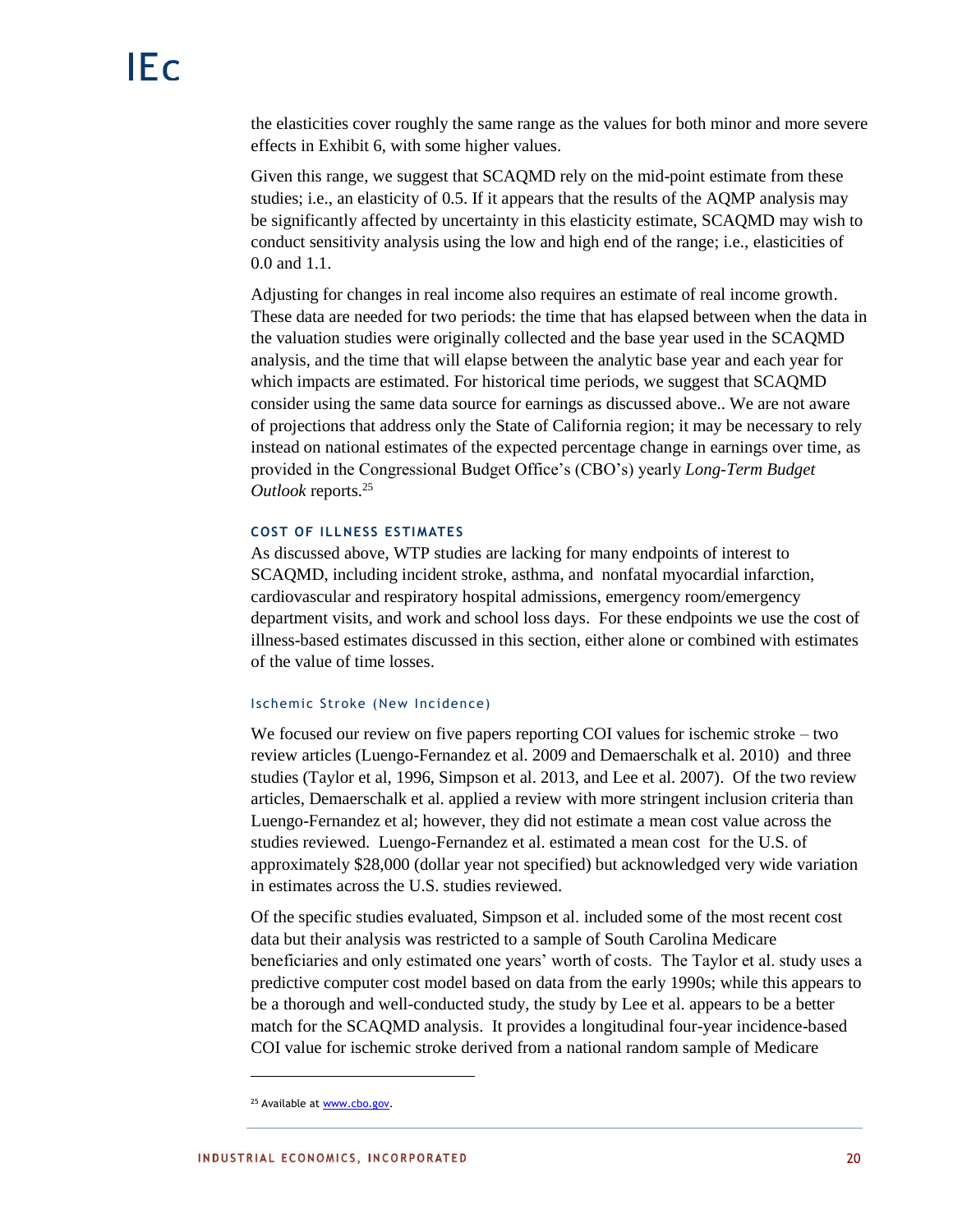beneficiaries aged 65 and older, based on Medicare Public Use Files cost and usage data from 1996 through 2001. Costs included medical procedures and services, hospital stays, skilled nursing facilities and use of ambulatory care. Outpatient costs of pharmaceuticals are not included, because these were not covered by the Medicare program at the time of this study. The study also did not estimate indirect costs of stroke (e.g., lost productivity). Therefore, it is likely to significantly underestimate costs of incident stroke. Nonetheless, of the studies we evaluated it provides the best combination of specificity, transparency, and comprehensiveness from a incidence-based perspective. It reports a four-year cost per incident case of ischemic stroke of \$39,396 in 2001 dollars. This increases to \$61,384 in 2013 dollars.<sup>26</sup>

#### Non-Fatal Myocardial InfarctionMIs (New Incidence)

Our search for COI studies of the cost of an incident case of myocardial infarction uncovered two studies that provided U.S. estimates of myocardial infarction-specific health endpoints that met our criteria. However, neither provided estimates that persuaded us to recommend changing from the EPA (2015b) default studies in Exhibit 1. Zhao and Winget (2011) conducted a medical cost analysis for acute coronary syndromes including myocardial infarctions that included both direct medical costs and lost productivity costs from Thompson Reuters MarketScan Research Databases (Commercial Claims and Encounters and Health and Productivity Management). They report a range of 1-year costs depending on treatment method; unfortunately these costs are not easily compared to the 5-year costs in EPA's studies. While large (\$34,000 to \$87,000 in medical costs alone depending on treatment regimen), these first year costs could still fall within EPA's estimates if the smaller indirect costs associated with lost productivity become an increasing proportion of costs in later years. The second study, by Sullivan et al. (2011) describes the development of cost prediction models for health endpoints including myocardial infarction, based on regression equations applied to a large database of claims data from case and control subjects aged 35 and older beginning in 2003. The COI is estimated based on the difference between the direct health care costs of myocardial infarction cases versus the costs of matched controls. The authors estimated a three-year cost of nonfatal myocardial infarction of \$73,300 in 2007 dollars. This value is expected to be within the range of the costs in EPA's recommended studies for myocardial infarction, when the shorter follow-up period and inflation adjustments are taken into account. In sum, we recommend continuing to use the pooled estimate applied by USEPA in Exhibit 1, although updated to reflect the appropriate years' dollars. For this memo we update the range to between \$106,293 and \$223,214 in 2013 dollars.

#### Asthma (New Incidence)

Of the studies identified in our literature search, we found four COI studies published in the last ten years that met our evaluation criteria (Brandt et al, 2012; Jang et al. 2013; Wang et al. 2004; and Weiss et al. 2000). Of these, the latter two generated COI

<sup>&</sup>lt;sup>26</sup> SCAQMD should consider adding an estimate of lost productivity to this estimate. Doing so would require additional research on reasonable average estimates of lost time and disability associated with stroke cases, which is beyond the scope of this review. However, we believe it would significantly improve this value and reduce underestimation bias.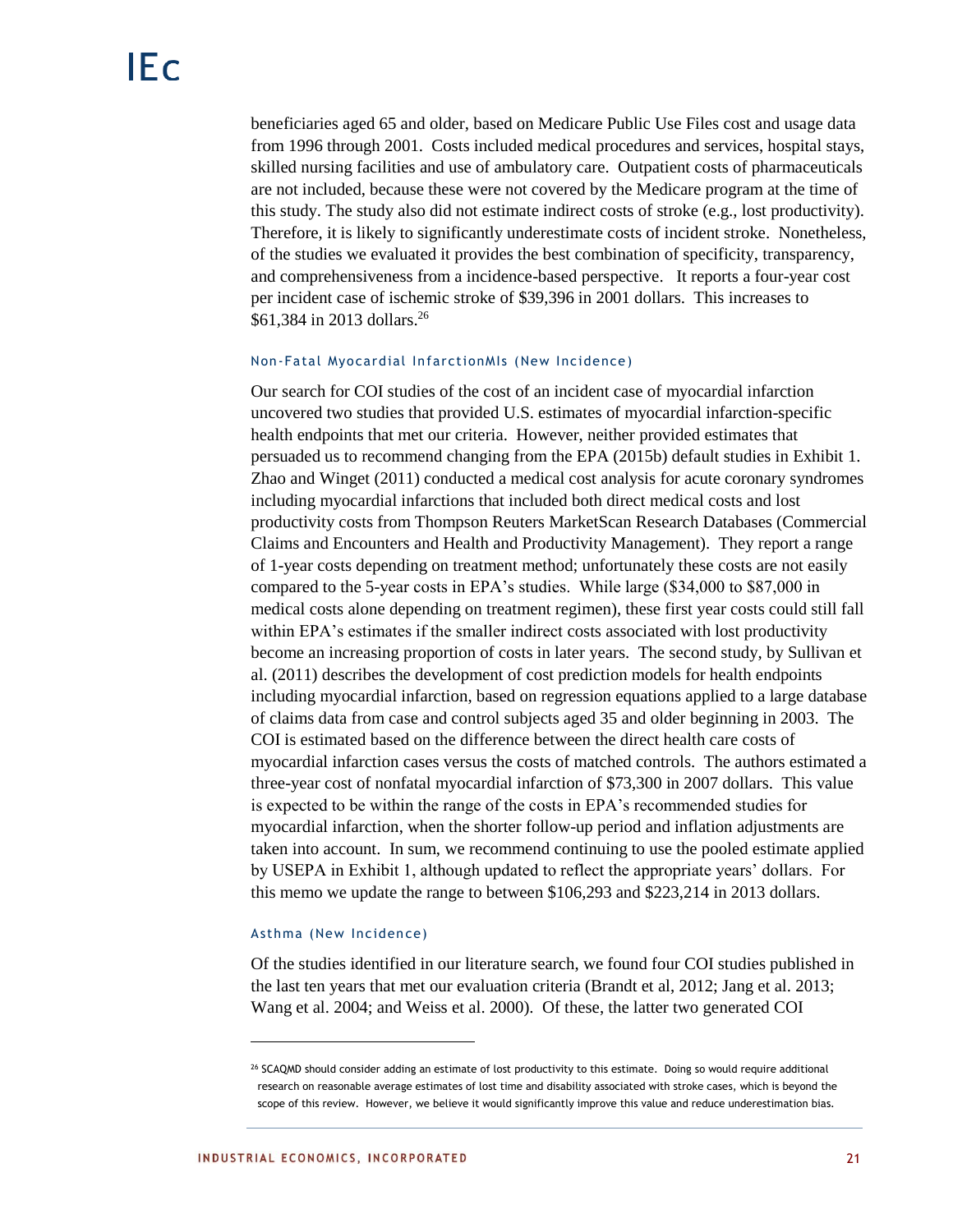estimates based on health care cost data that is quite dated; Wang et al. used MEPS data from 1996, while the Weiss et al. estimate relies on data from 1985 and 1994. The Brandt and Jang studies develop annual asthma cost estimates based on 2009 data, which are more likely to reflect current treatment practices. Both estimates from these latter two studies are prevalence-based estimates of annual asthma costs, conducted using reputable methods; however, we prefer the estimate from Brandt et al. for three reasons: 1) it constructs a cost estimate for asthma that is presented very transparently; 2) it generates local estimates for children ages  $0 - 17$  years in Riverside and Long Beach, California; 3) it includes more comprehensive costs estimates that include direct costs for asthma and co-morbidities (e.g., using HCUP data for direct medical costs, the Epocrates database for drug prices) and indirect costs (e.g., lost caregiver time estimates associated with office and hospital visits based on the National Household Travel Survey and HCUP data). The Jang study also appears to be well conducted, but is a national-level estimate does not appear to include indirect costs in its estimates. Of note, the average Jang et al estimate per child for 2009 is lower, but of similar magnitude to the direct cost component of asthma related health costs, excluding co-morbidities (approximately \$1,100 per case per year versus about \$1,600 per case per year in Riverside).

The overall annual cost estimate per asthma case reported for asthmatic children in Riverside, California is \$4,008 in 2010 dollars. As noted above, this is a prevalencebased estimate, but because we found no incidence-based values, we propose to develop a per-case estimate based on the net present value of 13-years of the annual costs for a Riverside case. We chose 13 years because, according to NIH, most pediatric asthma cases are diagnosed by age 5. This is likely a conservative assumption, as a recent study by Radhakrishnan et al. found a decreasing trend in age of diagnosis from 4.7 years for children born in 1993 to 2.6 years for children born in 2000 (2014). It is also conservative because it does not factor in the potential for continued costs of asthma into adulthood. Based on the Brandt et al. estimate and assuming a 3 percent discount rate, we calculate a Net Present Value cost per newly incident pediatric asthma case of \$48,066 (2013 dollars).

#### Hospital Admissions

In Exhibit 7, we present unit values in 2013 dollars for different types of hospital admissions, based on the results of our HCUP search for mean length of stay and mean cost per stay, our estimates of the value of lost time, and the WTP increment from Chestnut et al.  $(2006).^{27}$  We assume that time losses are equivalent to total compensation multiplied by 8 hours per day. For those in the paid labor force, this can be interpreted as the value of lost productivity. For those outside of the paid labor force, this can be interpreted as indicating that they value the time spent in the hospital at two-thirds (8/24 hours) of the value they place on how they would otherwise spend the time – assuming they value their time at the total compensation rate. For WTP, Chestnut et al. estimate that the average amount that individuals are willing to pay to prevent hospitalization

<sup>&</sup>lt;sup>27</sup> The county level data tended to be within 10 percent of the state data. We chose to use the state data as the ICD codes more closely correspond with our endpoints of interest whereas the county data may include additional endpoints.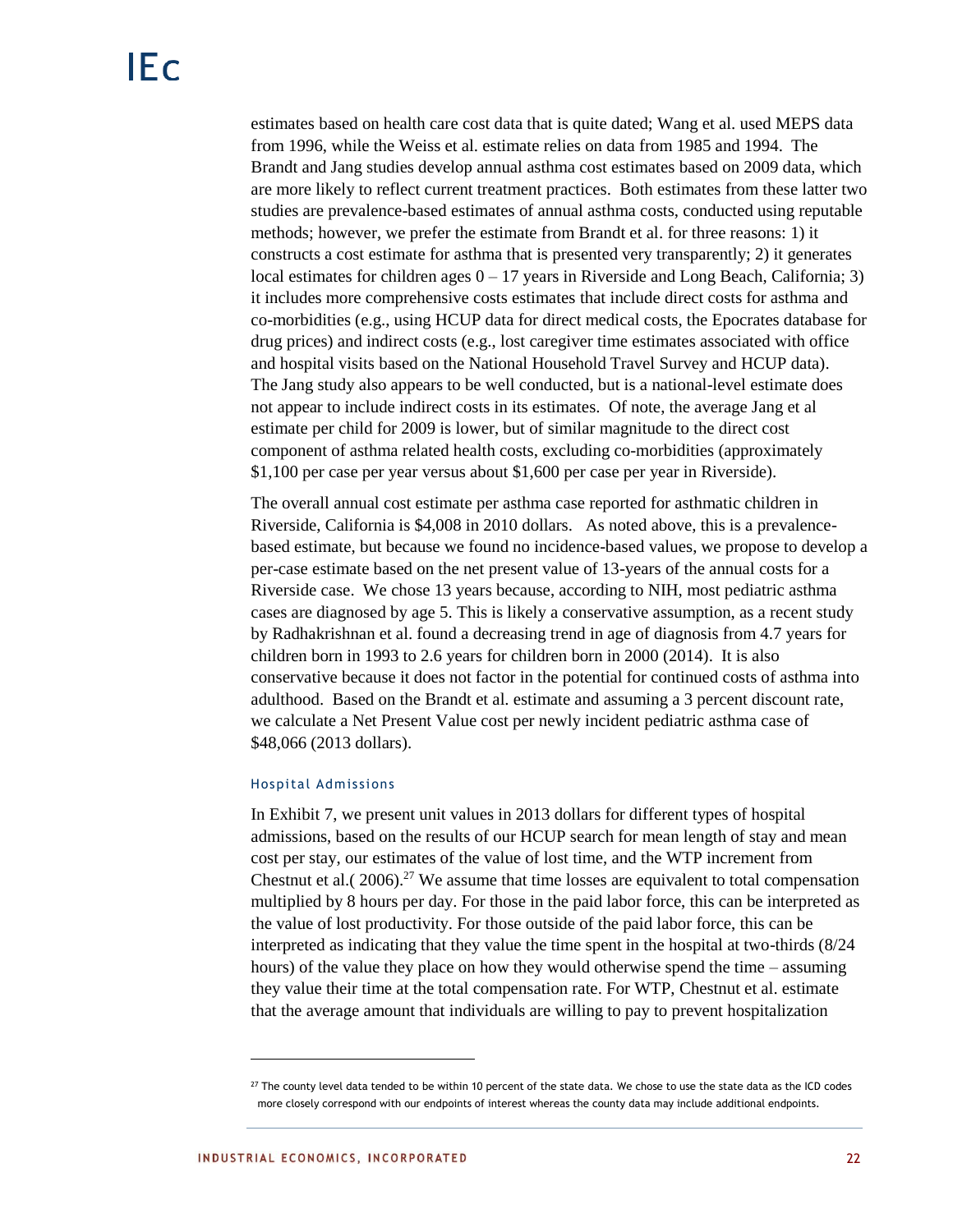episodes for 1, 2, 5, and 10 hospital days are \$2,442, \$2,543, \$3,079, and \$3,189 respectively.<sup>28</sup>

#### **EXHIBIT 7. CALIFORNIA HOSPITAL ADMISSIONS UNIT VALUES**

| <b>ENDPOINT</b>                                 | YS)<br><b>TENGTH</b><br>$\mathbf{d}$<br>$\geq$<br>¥<br>능<br>¥<br>b <sup>*</sup> | PER<br><b>COST</b><br><b>STAYA</b><br><b>MEAN</b> | AYB<br>TIME<br>5<br><b>LOST</b><br>PER | PER<br><b>COST</b><br>₹<br>TOT<br><b>STA</b> | $\Omega$ | ш<br>īот |
|-------------------------------------------------|---------------------------------------------------------------------------------|---------------------------------------------------|----------------------------------------|----------------------------------------------|----------|----------|
| Asthma (<18 years)                              | 2.2                                                                             | \$5,575                                           | \$477                                  | \$6,052                                      | \$3,079  | \$9,131  |
| Cardiovascular Disease (>20 years) <sup>f</sup> | 4.2                                                                             | \$19,479                                          | \$911                                  | \$20,390                                     | \$3,079  | \$23,469 |
| Respiratory Disease (>18 years)                 | 6.0                                                                             | \$17,128                                          | \$1,302                                | \$18,430                                     | \$3,079  | \$21,509 |

Source: 2012 HCUP State Inpatient Database (HCUP-SID) for mean cost and length of stay Notes:

a. Mean cost per stay estimates were inflated from 2012 to 2013 dollars using the CPI.

b. Lost earnings per stay is estimated by multiplying lost earnings (including benefits) per hour (as described above using the OES and ECEC data) by 8 hours, multiplied by the mean length of stay, in days.

c. Total Cost Per Stay = Mean Cost Per Stay + Lost Time per Stay

d. WTP estimates from Chestnut et al. 2006 are for 5 hospital days as it is the estimate closest to the average mean length of stay for all of the endpoints. These WTP estimates were designed to be added to COI estimates.

e. Total Unit Value: Total Cost Per Stay + WTP Add-on estimate.

f. The HCUP values for cardiovascular disease reflect ages 18 and older.

#### Emergency Department Visits

There is relatively little publicly available information on the cost of asthma related emergency department visits for children under the age of 18. We reviewed the COI literature and found that Smith et al. (1997), Stanford et al. (1999), and Meng et al. (2010) provide the most relevant recent estimates (Exhibit 8). Smith et al. (1997) and Stanford et al. (1999) are both estimates used in EPA (2015b) as discussed earlier.. We note that Hall et al. 2003 also estimated the value of avoiding an emergency room visit to be \$540 for the South Coast Region, a value in the middle of the range of the studies in Exhibit 8.<sup>29</sup> Hall adapted estimates from Smith et al. (1997) and included a lost productivity effect to reflect the time lost from work by one of the caregiver parents or guardians. We recommend a mean valuation estimate using all three of the values in Exhibit 8.

 $\overline{\phantom{a}}$ 

<sup>&</sup>lt;sup>28</sup> These values have been adjusted from 2002 to 2013 dollars using the CPI.

 $^{29}$  This value was adjusted to 2013 dollars using the CPI-U for medical care. This is the average of Hall et al. 2003's mid estimates for the three counties (Los Angeles, Orange, and Riverside/San Bernardino). The average of the low and high estimate is \$405 and \$677 respectively (2013 dollars).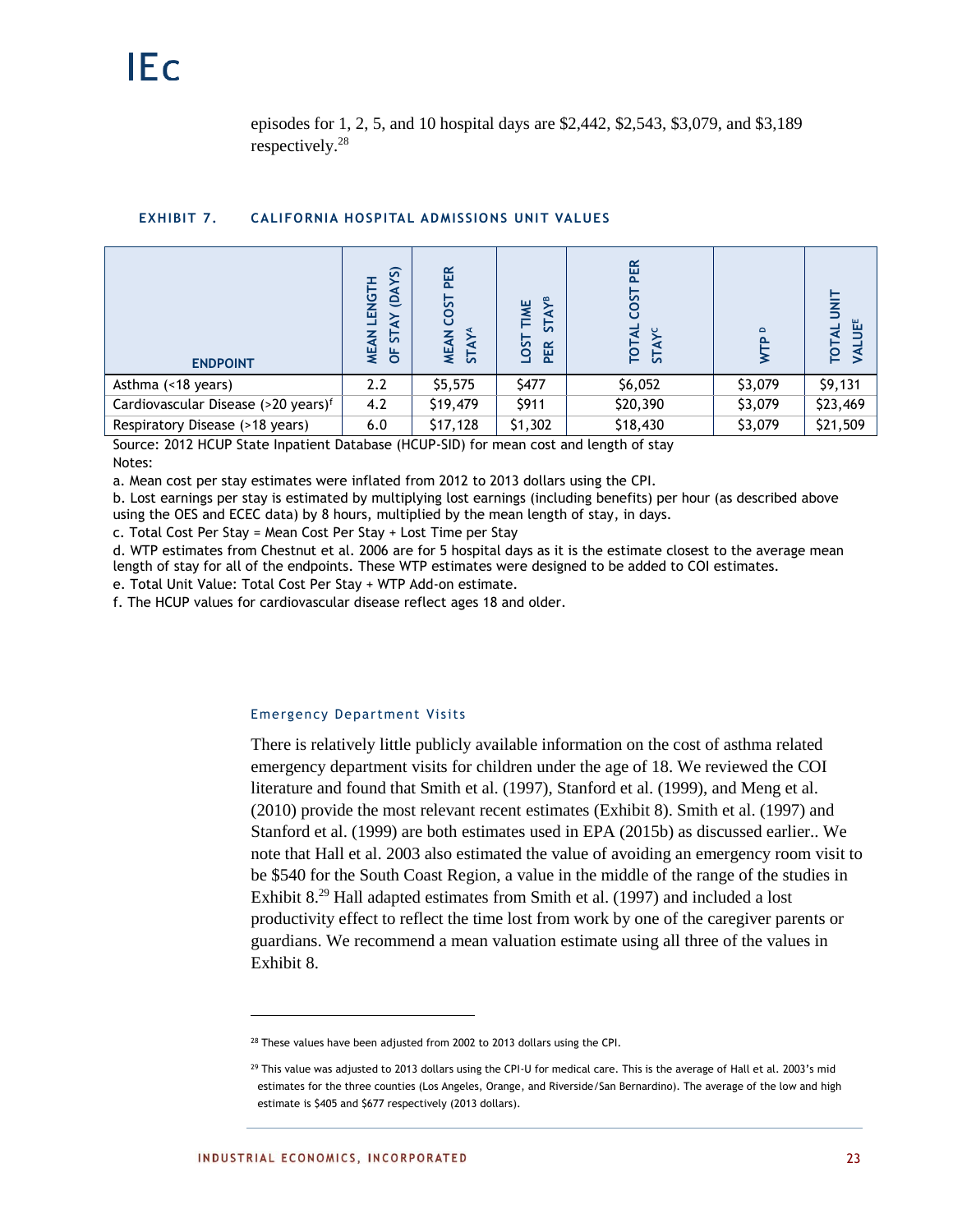### **EXHIBIT 8. ASTHMA-RELATED EMERGENCY ROOM VISITS (<18 YEARS )**

| <b>STUDY</b>                        | <b>ESTIMATE (2013\$)</b> |
|-------------------------------------|--------------------------|
| Smith et al. (1997) <sup>a</sup>    | \$510                    |
| Stanford et al. (1999) <sup>b</sup> | \$425                    |
| Meng et al. $(2010)^c$              | \$623                    |
| Average                             | \$519                    |

#### Notes:

The values have all been adjusted to 2013 dollars using the CPI-U for medical care. a. Smith et al. 1997 reported approximately 1.2 million adult (>18 years) asthma related emergency department visits in 1987 at a total cost of \$186 million (1987 dollars). The average cost per visit was \$480 (using CPI-U for medical care to adjust to 2011 dollars). b. Stanford et al. 1999 reported a cost of an average adult asthma related Emergency Department visit based on 1996-1997 data at \$400 (using the CPI-U for medical care to adjust to 2011 dollars).

c. Meng et al. estimated the impact of a law requiring coverage of educational programs for asthmatic children on the costs of health care in California. They cite a cost to insurers per emergency room visit of \$400 (2001 dollars), based on a review of MedStat 2001 claims data.

## Lost Work and School Days

Exhibit 9 presents the results of our analysis of the value of time for lost days of work and school; the latter reflects the time losses associated with the adult caregiver, not the losses to the child himself or herself. Note that EPA (2015b) adjusts the value for lost school days downwards based on data on the percentage of women in the paid workforce. We do not make this adjustment, instead assuming that those involved in caring for a sick child would otherwise engage in more highly valued activities, including paid or unpaid work and leisure. We assume such caretaking is limited to an 8-hour day; however, in reality it may occur over a longer time period particularly when the health impacts are severe.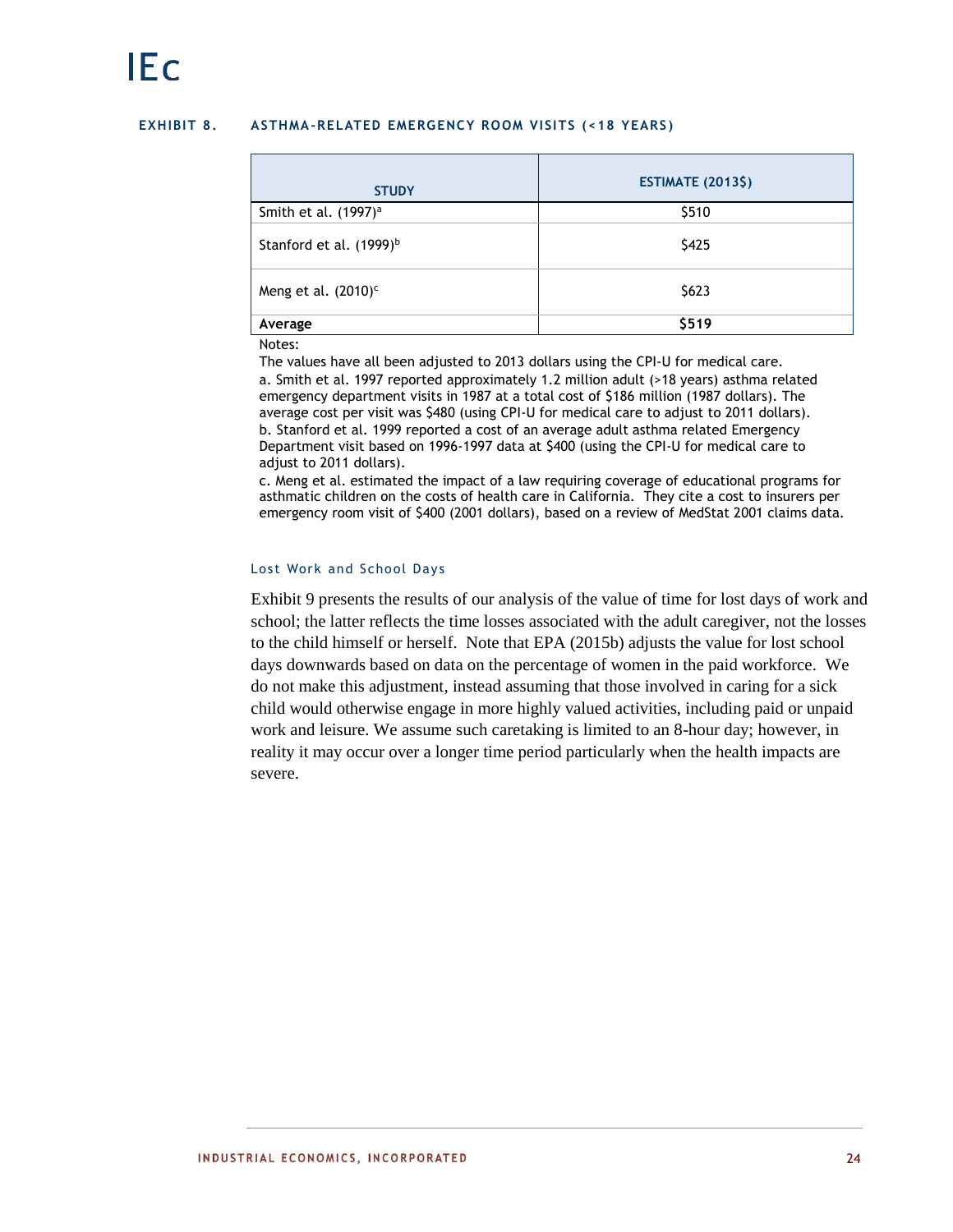## **EXHIBIT 9. VALUE OF TIME**

| <b>DESCRIPTION</b>                                                        | <b>LOST WORK DAYS</b> | <b>LOST SCHOOL DAYS</b> |
|---------------------------------------------------------------------------|-----------------------|-------------------------|
| Median hourly wage with benefits (BLS OES,<br>and ECEC 2013) <sup>a</sup> | \$27.12               | \$27.12                 |
| Hours of work/day                                                         | 8 hours               | 8 hours                 |
| Value per day                                                             | \$217                 | \$217                   |

Notes:

a. Based on the Employer Costs for Employee Compensation (ECEC) survey, we estimate that benefits average 45 percent of pre-tax wages and salaries.

## **SUMMARY AND CONCLUSIONS**

Exhibit 10 summarizes our recommendations for economic values per statistical case associated each of our recommended health endpoints for the 2016 Socioeconomic Analysis. We recommended a range of WTP estimates for the six endpoints involving respiratory ailments and identified appropriate COI estimates where WTP values were not available. Using recent data and studies, we have updated most of these values to reflect improved methods and more current data. Nonetheless, uncertainties remain, particularly given that we rely on COI rather than WTP estimates for numerous endpoints and in some cases rely on relatively old data. It may be possible to update the available COI estimates for new incidence of chronic effects based on more recent data, given more time and resources, particularly the estimate for ischemic stroke, which currently excludes indirect costs

## **EXHIBIT 10. SUMMARY OF RECOMMENDED VALUATION ESTIMATES (2013 DOLLARS)**

| NONFATAL ENDPOINT <sup>A</sup><br>(AGE RANGE)             | <b>POLLUTANT</b> | <b>VALUATION ESTIMATE<sup>B</sup></b>                                                                                     | <b>VALUATION</b><br><b>METHOD</b> |
|-----------------------------------------------------------|------------------|---------------------------------------------------------------------------------------------------------------------------|-----------------------------------|
| New incidence (chronic)                                   |                  |                                                                                                                           |                                   |
| Ischemic stroke: hospital<br>admissions (>65 years)       | <b>PM</b>        | \$61,384 (Lee et al. 2007)                                                                                                | COI (medical<br>costs)            |
| Myocardial infarction: hospital<br>admissions (>18 years) | <b>PM</b>        | \$106,293 to \$223,214<br>depending on age<br>(Cropper and Krupnick<br>1990, Russell et al. 1998,<br>Wittels et al. 1990) | COI (direct and<br>indirect)      |
| Asthma (<18 years)                                        | Ozone            | \$48,066 (13-year NPV<br>based on annual costs in<br>Brandt et al. 2012)                                                  | COI (direct and<br>indirect)      |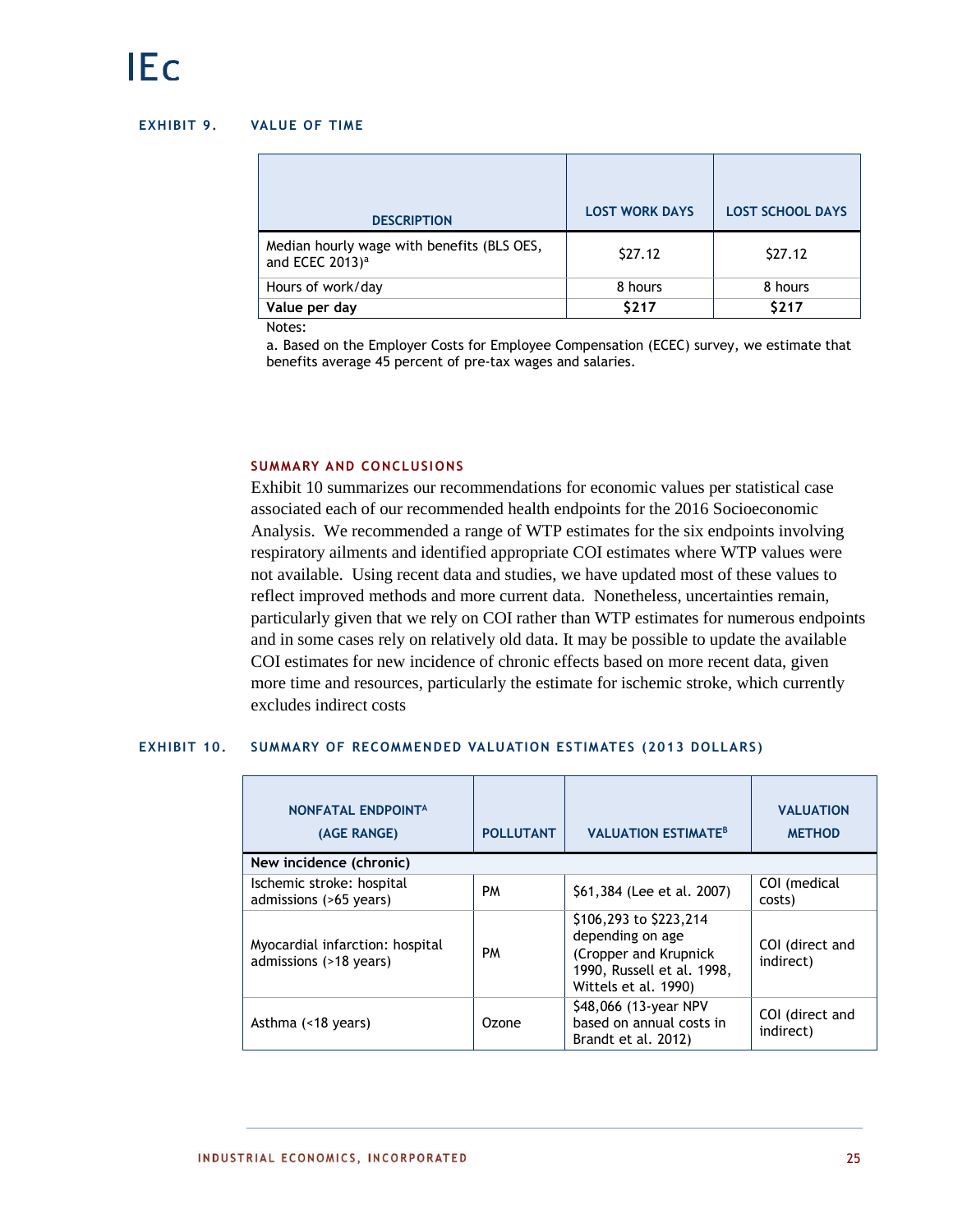| <b>NONFATAL ENDPOINTA</b><br>(AGE RANGE)                                                                                  | <b>POLLUTANT</b> | <b>VALUATION ESTIMATE<sup>B</sup></b>                                                                                                                                     | <b>VALUATION</b><br><b>METHOD</b> |
|---------------------------------------------------------------------------------------------------------------------------|------------------|---------------------------------------------------------------------------------------------------------------------------------------------------------------------------|-----------------------------------|
| Hospitalization and emergency room visits only                                                                            |                  |                                                                                                                                                                           |                                   |
| Cardiovascular disease: hospital<br>admissions (>20 years)                                                                | <b>PM</b>        | \$23,469 (HCUP, Chestnut<br>et al. 2006)                                                                                                                                  | COI (direct and<br>indirect)      |
| Respiratory disease: hospital<br>admissions (>18 years)                                                                   | PM, Ozone        | \$21,509 (HCUP, Chestnut<br>et al. 2006)                                                                                                                                  | COI (direct and<br>indirect)      |
| Asthma-related emergency room<br>visits and hospital admissions<br>$($ < 18 years)                                        | PM, Ozone        | \$9,131 (hospital<br>admissions: HCUP,<br>Chestnut et al, 2006)<br>\$425 - \$623 (emergency<br>visits: Smith et al., 1997,<br>Stanford et al., 1999,<br>Meng et al, 2010) | COI (direct and<br>indirect)      |
| Other respiratory ailments (not requiring hospitalization)                                                                |                  |                                                                                                                                                                           |                                   |
| Acute bronchitis (8-12 years)                                                                                             | PM, Ozone        |                                                                                                                                                                           | <b>WTP</b>                        |
| Lower respiratory symptom-days<br>(two or more of the following:<br>cough, chest pain, phlegm,<br>wheeze)(7-14 years)     | PM, Ozone        |                                                                                                                                                                           | <b>WTP</b>                        |
| Upper respiratory symptom-days<br>(runny or stuffy nose, wet cough,<br>burning, aching, or red eyes)(9-11<br>years)       | PM, Ozone        | \$17 to \$294 per day<br>(Brandt et al. 2012, Dickie<br>and Messman 2004) <sup>C</sup>                                                                                    | <b>WTP</b>                        |
| Acute respiratory symptoms-days<br>(hoarseness, sore throat, cough,<br>phlegm)(7-14 years)                                | Ozone            |                                                                                                                                                                           | <b>WTP</b>                        |
| Asthma exacerbation symptom-<br>day (cough, wheeze, shortness of<br>breath, tightness of chest)(4-18<br>years, >34 years) | PM, Ozone        |                                                                                                                                                                           | <b>WTP</b>                        |
| <b>Activity restrictions</b>                                                                                              |                  |                                                                                                                                                                           |                                   |
| Work loss days (18-64 years)                                                                                              | <b>PM</b>        | \$217 per day (BLS 2012)                                                                                                                                                  | COI<br>(compensation<br>only)     |
| School loss days (5-17 years)                                                                                             | Ozone            | \$217 per day (BLS 2012)                                                                                                                                                  | COI (parent's<br>lost time only)  |
| Minor restricted-activity days<br>(not resulting in work loss or bed<br>disability)(18-65 years)                          | PM, Ozone        | \$17 to \$294 per day<br>(Brandt et al. 2012, Dickie<br>and Messman 2004) <sup>C</sup>                                                                                    | <b>WTP</b>                        |

Notes:

a. Endpoints are from IEc's September 23, 2015 and October 2, 2015 memoranda. Age ranges encompass all PM and ozone-related studies; individual studies generally address a narrower range.

b. All values are per statistical case unless otherwise noted.

c. As discussed earlier, three meta-analyses support values within this range, although each includes studies that are not consistent with our evaluation criteria (Johnson et al. 1997, Vassanadumrongdee et al. 2004, Van Houtven et al. 2006).

Prior to applying these estimates, SCAQMD should inflate the values to the same base year as it uses elsewhere in the Socioeconomic Analysis, and should adjust the WTP to reflect the expected growth in population-average real income over time, as discussed earlier. In addition, for those effects that persist for more than one year, the same discount rates should be used in these calculations as in other parts of the analysis. We suggest that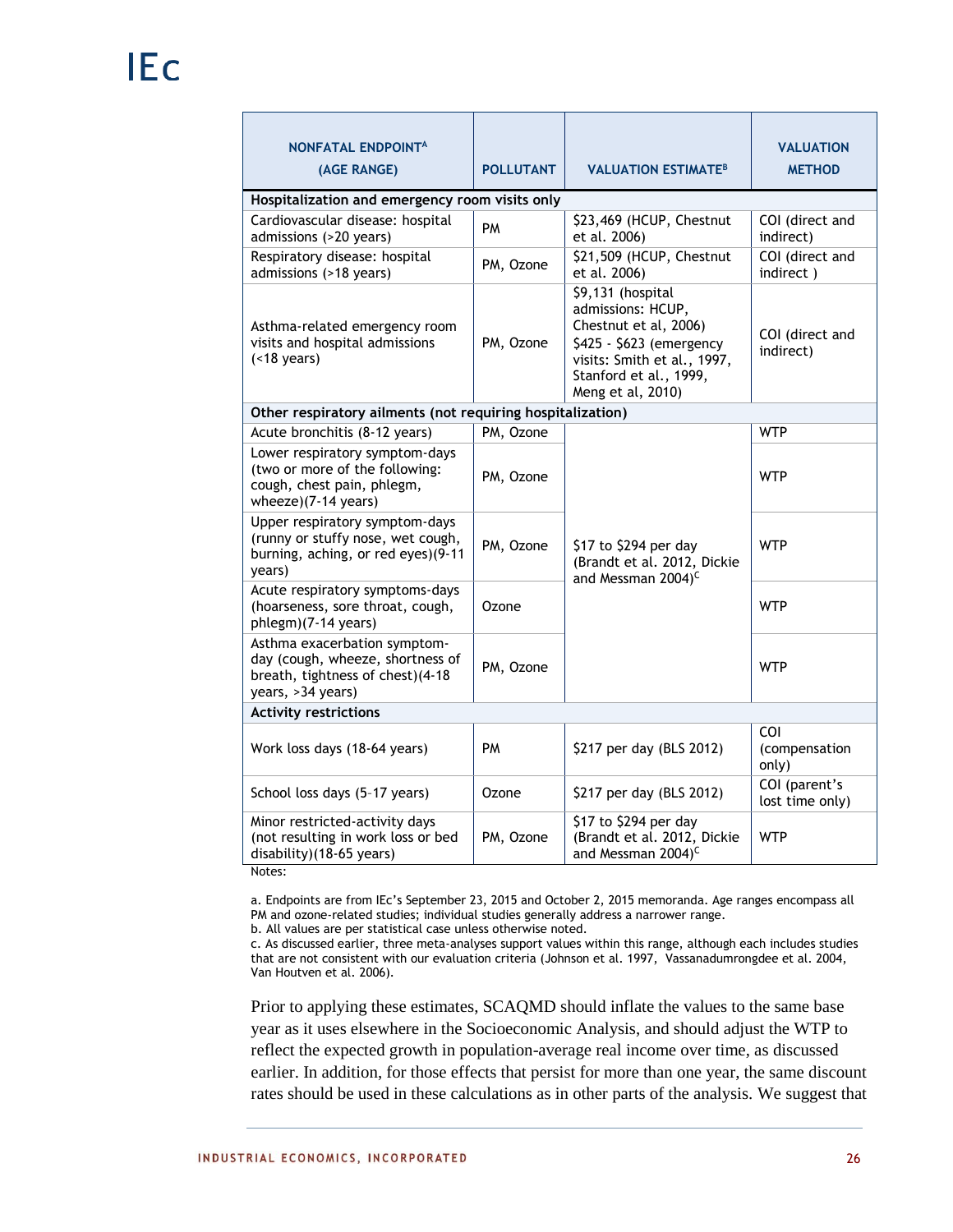SCAQMD also discuss the uncertainties associated with these estimates, including those related to the gap between when the data were collected and the present, the limitations of applying COI estimates as proxies for WTP, and the differences between the populations and health effects studied and those addressed by the policies implemented under the 2016 AQMP.

## **REFERENCES**

- Abt Associates, Inc. 2014. Review of the SCAQMD Socioeconomic Assessments. Prepared for South Coast Air Quality Management District. Available at [http://www.aqmd.gov/home/library/clean-air-plans/air-quality-mgt](http://www.aqmd.gov/home/library/clean-air-plans/air-quality-mgt-plan/socioeconomic-analysis)[plan/socioeconomic-analysis.](http://www.aqmd.gov/home/library/clean-air-plans/air-quality-mgt-plan/socioeconomic-analysis)
- Adamowicz, W. et al. 2014. Household Decision Making and Valuation of Environmental Health Risks to Parents and Their Children Journal of the Association of Environmental and Resource Economists. 1(4): 481-519.
- Akobundu, E., J. Ju, L. Blatt, and C.D. Mullins. 2006. "Cost-of-Illness Studies: A Review of Current Methods." *Pharmacoeconomics*. 24(9): 869-890.
- Alberini, A., Bateman, I., Loomes, G., Šcasný, M. 2010. Valuation of Environmentrelated Health Risks for Children. OECD Publishing. Available at [http://dx.doi.org/10.1787/9789264038042-en.](http://dx.doi.org/10.1787/9789264038042-en)
- Agency for Healthcare Research and Quality (AHRQ). 2007. HCUPnet. Healthcare Cost and Utilization Project. Rockville, MD. Available at [<http://hcupnet.ahrq.gov>](http://hcupnet.ahrq.gov/).
- Berger, M.C. et al. 1987. Valuing Changes in Health Risks: A Comparison of Alternative Measures. *Southern Economic Journal*. 53(4): 967-984.
- Bloom, B.S., D.J. Bruno, D.Y. Maman, and R. Jayadevappa. 2001. "Usefulness of U.S. Cost of Illness Studies in Healthcare Decision Making." *Pharmacoeconomics.* 19(2): 207-213.
- Blomquist, G. 2004. "Self-Protection and Averting Behavior, Values of Statistical Lives, and Benefit Cost Analysis of Environmental Policy." *Review of the Economics of the Household*. 2: 89-110.
- Blomquist, G., M. Dickie, and R.M. O'Conor. 2011. "Willingness to Pay for Improving Fatality Risks and Asthma Symptoms: Values for Children and Adults of all Ages." *Resource and Energy Economics*. 33(2): 410-425.
- Blumenschein, K., Johannesson, M. 1998. Relationship Between Quality of Life Instruments, Health State Utilities, and Willingness to Pay in Patients with Asthma. *Annals of Allergy, Asthma, and Immunology*. 80: 189-194.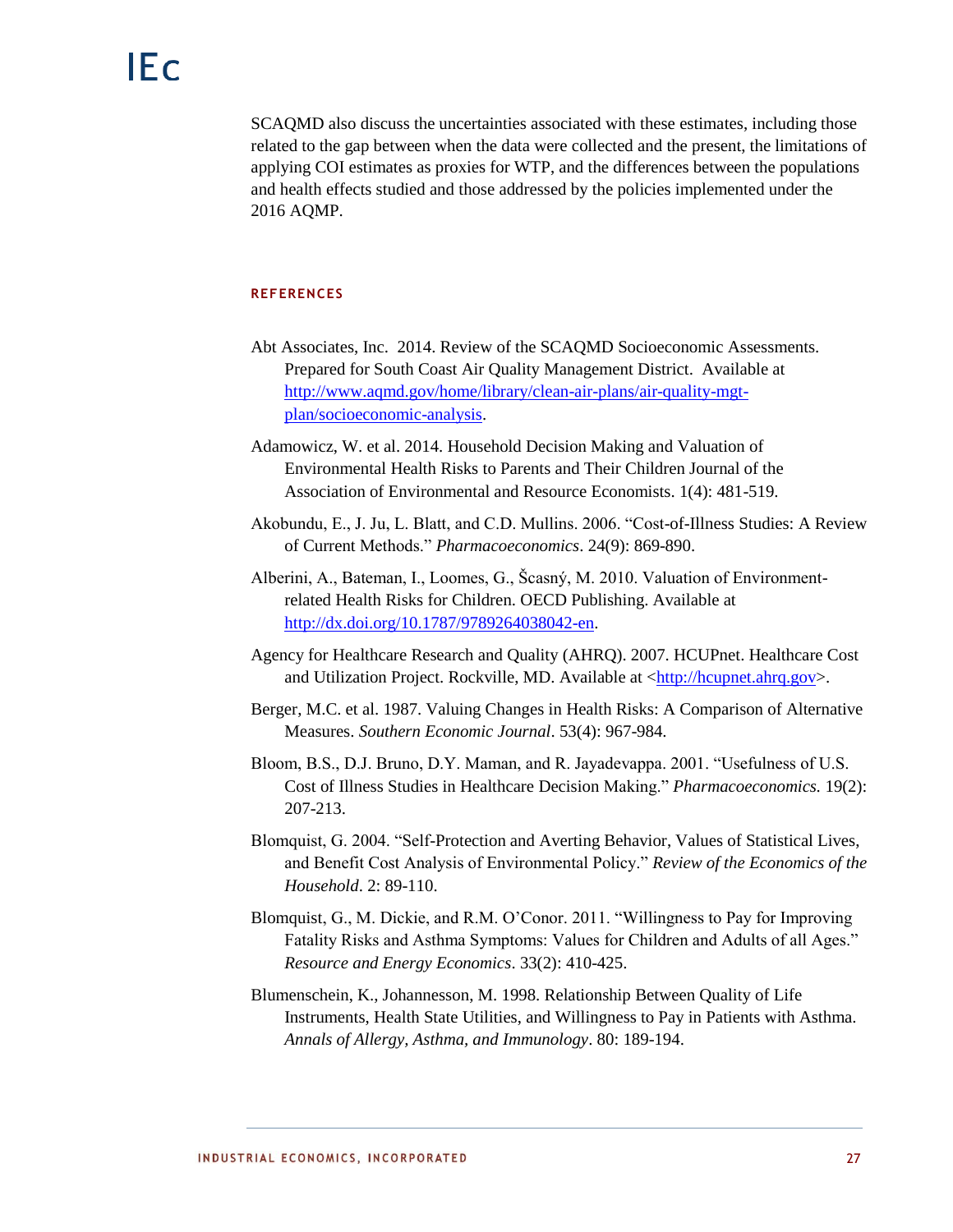- Blumenschein, K., Johannesson, M., Yokoyama, K.K., Freeman, P.R. 2001. Hypothetical Versus Real Willingness to Pay in the Healthcare Sector: Results from a Field Experiment. *Journal of Health Economics*. 20(3): 441-457.
- Brandt, S., Lavin, F.V., and M. Hanemann. 2012. Contingent Valuation Scenarios for Chronic Illnesses: The Case of Childhood Asthma. *Value in Health.* 15(8): 1077- 1083.
- Brandt, S., Perez, L., Kunzli, N., Lurmann, F., and R. McConnell. 2012. Costs of Childhood asthma Due to Traffic-Related Pollution in Two California Communities. *The European Respiratory Journal.* 40(2): 363-370.
- Brandt, S., et al. 2008. "Designing Contingent Valuation Scenarios for Environmental Health: The Case of Childhood Asthma." Paper presented in the Summer Workshop, Health and the Environment, Association of Environmental and Resource Economists, University of California, Berkeley.
- Cameron, T.A. 2014. Valuing Morbidity in Environmental Benefit-Cost Analysis Annual Review of Resource Economics. 6:249–72
- Centers for Disease Control and Prevention (CDC). 2008. National Center for Health Statistics. National Health Interview Survey. 1999-2008.
- Chestnut, L.G., B.D. Ostro and N. Vichit-Vadakan. 1997. "Transferability of Air Pollution Control Health Benefits Estimates from the United States to Developing Countires: Evidence from the Bangkok Study." *American Journal of Agricultural Economics.* 79 (5): 1630-1635.
- Chestnut, L.G., Lazo, J.K., Thayer, M.A. and S.K. Van Den Eeden. "The Economic Value of Respiratory and Cardiovascular Hospitalizations." Report prepared under contract #99-329 by Sacramento, California, May 31, 2003.
- Chestnut, L.G., Thayer, M.A., Lazo, J.K., Van Den Eeden, S.K. 2006. The Economic Value of Preventing Respiratory and Cardiovascular Hospitalizations. *Contemporary Economic Policy*. 24(1): 127-143.
- Cropper, M.L., Krupnick, A.J. 1990. The Social Costs of Chronic Heart and Lung Disease. Resources for the Future. Washington, D.C.
- Demaerschalk, B.M., Hwang, H., and Leung, G. 2010. "US Cost Burden of Ischemic Stroke: A Systematic Literature Review" *Am J Manag Care*. 16(7):525-533.
- Dickie M. 2005. Parental Behavior and the Value of Children's Health: A Health Production Approach. *Southern Economic Journal*. 71:855–72.
- Dickie, M. and B. Hubbell. 2004. Family Resource Allocation and the Distribution of Health Benefits of Air Pollution Control. Paper presented at the Association of Environmental and Resource Economists Workshop, *Distributional Effects of Environmental Policy.*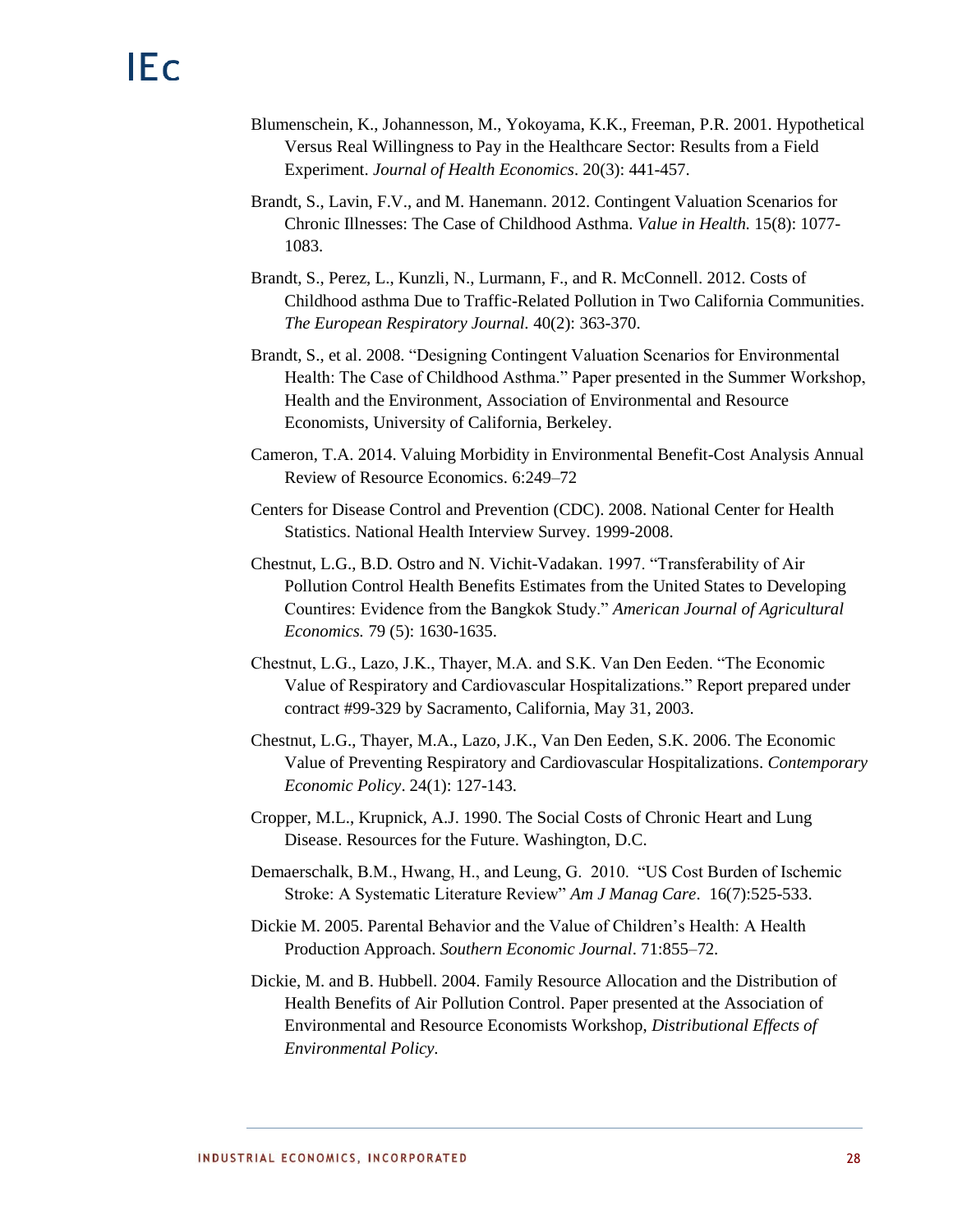- Dickie, M. and V. L. Messman. 2004. "Parental Altruism and the Value of Avoiding Acute Illness: Are Kids Worth More Than Parents?" *Journal of Environmental Economics and Management*. 48, pp. 1146-1174.
- Diener, A., B. O'Brien, and A. Gafni. 1998. "Health Care Contingent Valuation Studies: A Review and Classification of the Literature." *Health Economics*. 7.4: 313-326.
- Dockins et al. 2002. Valuation of Childhood Risk Reduction: The Importance of Age, Risk Preferences, and Perspective. *Risk Analysis* 22(2) 335-346.
- Evans, Mary F., C. Poulos, and V. Kerry Smith. 2011. "Who Counts in Evaluating the Effects of Air Pollution Policies on Households? Non-market Valuation in the Presence of Dependencies." *Journal of Environmental Economics and Management*. 62.1: 65-79.
- Finkelstein, E.A., P.S. Corso, T.R. Miller, et al. 2006. The Incidence and Economic Burden of Injuries in the United States. Oxford and New York: Oxford University Press.
- Freeman, A.M. III, J.A. Herriges, and C.L. Kling. 2014. The Measurement of Environmental and Resource Values: Theory and Methods (Third Edition). New York, N.Y.: RFF Press.
- French, M.T., Mauskopf, J.A. 1992. A Quality-of-Life Method for Estimating the Value of Avoided Morbidity. *American Journal of Public Health.* 82(11): 1553-1555.
- Gerking. S. and M. Dickie. 2013. Valuing Reductions in Environmental Risks to Children's Health Annual Review of Resource Economics. 5:245–60
- Gentry, E.P. and W.K. Viscusi. 2015. The Fatality and Morbidity Components of the Value of Statistical Life. Vanderbilt University Law School Law and Economics Working Paper Number 15-4.
- Grosse, S.D., K.V. Krueger, and M. Mvundura. 2009. "Economic Productivity by Age and Sex: 2007 Estimates for the United States." Medical Care. 47(7): S94-S103.
- Hall, J.V., Brajer, V., Lurmann, F.W., and J. Wu. 2003. Economic Valuation of Ozone-Related School Absences in the South Coast Air Basin. Final Report. State of California Air Resources Board.
- Hammitt, J.K. 2007. Valuing Changes in Mortality Risk: Lives Saved Versus Years Saved. *Review of Environmental Economics and Policy*. 1(2): 228-240.
- Hammitt, J.K. and K. Haninger. 2007. "Willingness to Pay for Food Safety: Sensitivity to Duration and Severity of Illness." *American Journal of Agricultural Economics.*  89(5):1170-1175.
- Hunt, A. and J. Ferguson. 2010. A Review of Recent Policy-Relevant Findings from the Environmental Health Literature. Prepared for the Organisation for Economic Co-Operation and Development. ENV/EPOC/WPNEP(2009)9/FINAL.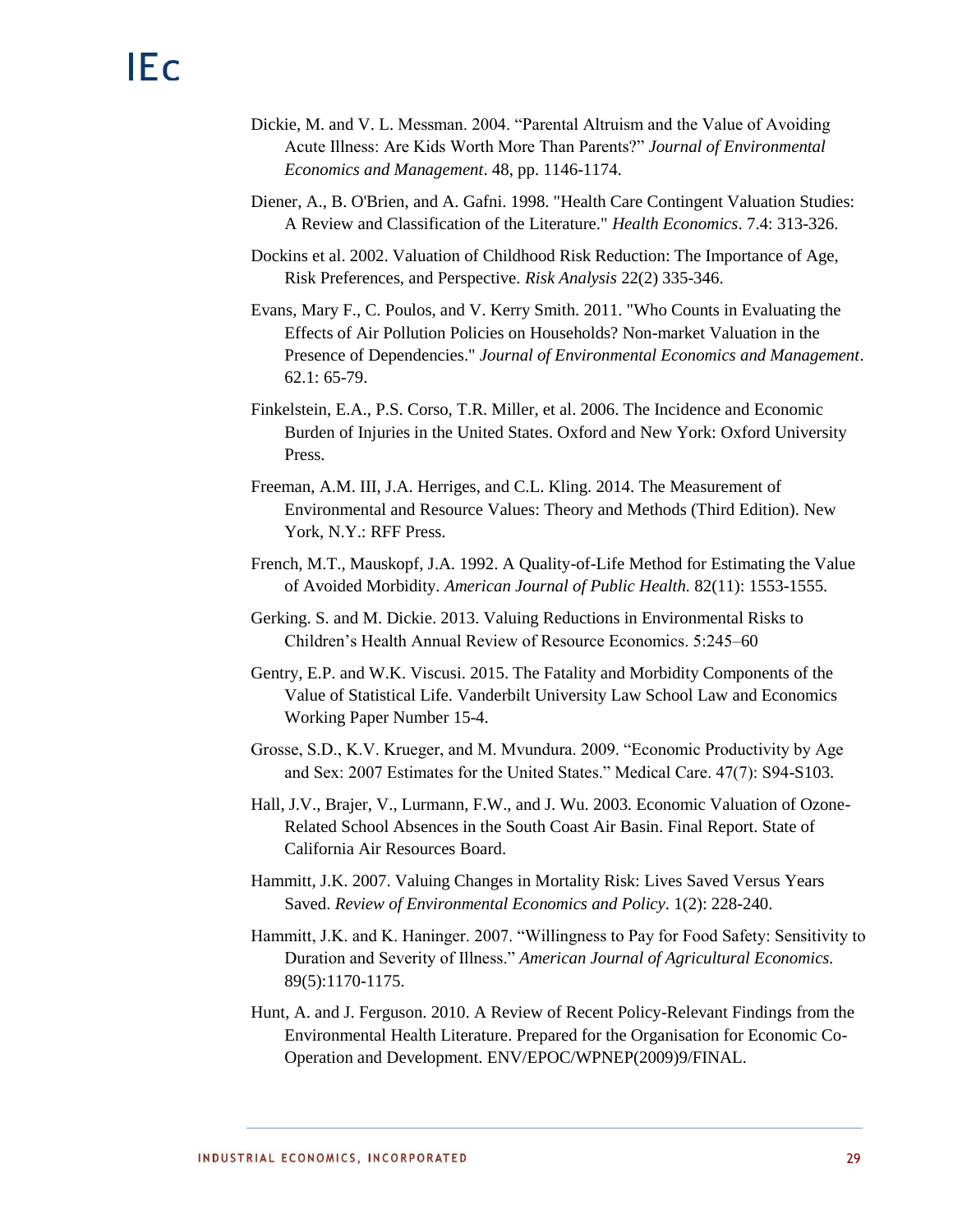- Hunt, A. (2011). "Policy Interventions to Address Health Impacts Associated with Air Pollution, Unsafe Water Supply and Sanitation, and Hazardous Chemicals." OECD Environment Working Papers, No. 35, OECD Publishing. <http://dx.doi.org/10.1787/5kg9qx8dsx43-en>
- Hunt, A. et al. 2015. Social Costs of Morbidity Impacts of Air Pollution. Prepared for the OECD. NV/EPOC/WPIEEP(2015)9/REV2 (check availability, should be online 11/27/15)
- Industrial Economics Incorporated. 1994. Linkage between Health Effects Estimation and Morbidity Valuation in the Section 812 Analysis—Draft Valuation Document. Memorandum to Jim DeMocker, U.S. Environmental Protection Agency, Office of Air and Radiation, Office of Policy Analysis and Review, from Neumann, J.E., M.T. Dickie, and R.E. Unsworth.

[http://www.epa.gov/ttn/ecas/regdata/Benefits/background/neumannn1994.pdf.](http://www.epa.gov/ttn/ecas/regdata/Benefits/background/neumannn1994.pdf)

- Industrial Economics, Incorporated. "Recommended Approach to Adjusting WTP Estimates to Reflect Changes in Real Income," Memorandum to Jim Democker, Office of Policy Analysis and Review, Office of Air and Radiation, U.S. Environmental Protection Agency, prepared by Naomi Kleckner and Jim Neumann. June 3, 1999.
- Industrial Economics, Incorporated. "Responding to SAB Council Comments on the May 2003 Draft Analytical Plan for the Section 812 Second Prospective – Options for Adjusting WTP Estimates to Reflect Changes in Real Income," Memorandum to Nona Smoke, Office of Policy Analysis and Review, Office of Air and Radiation, U.S. Environmental Protection Agency, prepared by Jim Neumann and Sarah Brennan. September 30, 2004.
- Institute of Medicine. 2006. Valuing Health for Regulatory Cost-Effectiveness Analysis. (W. Miller, L.A. Robinson, and R.S. Lawrence, eds.). Washington, D.C.: The National Academies Press.
- Jang, J., Chan, K.C.G., Huang, H., and S.D. Sullivan. 2013. Trends in Cost and Outcomes Among Adult and Pediatric Patients with Asthma: 2000-2009. *Annals of Allergy, Asthma, and Immunology.* 111(6): 516-522.
- Johnson, F. R., M.R. Banzhaf and W. H. Desvousges. 2000. "Willingness to Pay for Improved Respiratory and Cardiovascular Health: A Multiple-Format, Stated-Preference Approach." *Health Economics,* 9: pp. 295-317.
- Johnson, F. R. et al. 2000. "Willingness to Pay for Improved Respiratory and Cardiovascular Health: A Multiple-Format Stated-Preference Approach." *Health Economics*. 9, 295–317.
- Johnson F.R., E.E. Fries, and H.S. Banzhaf. 1997. "Valuing Morbidity: An Integration of the Willingness-to-Pay and Health-Status Index Literatures." *Journal of Health Economics*. 16: 641-665.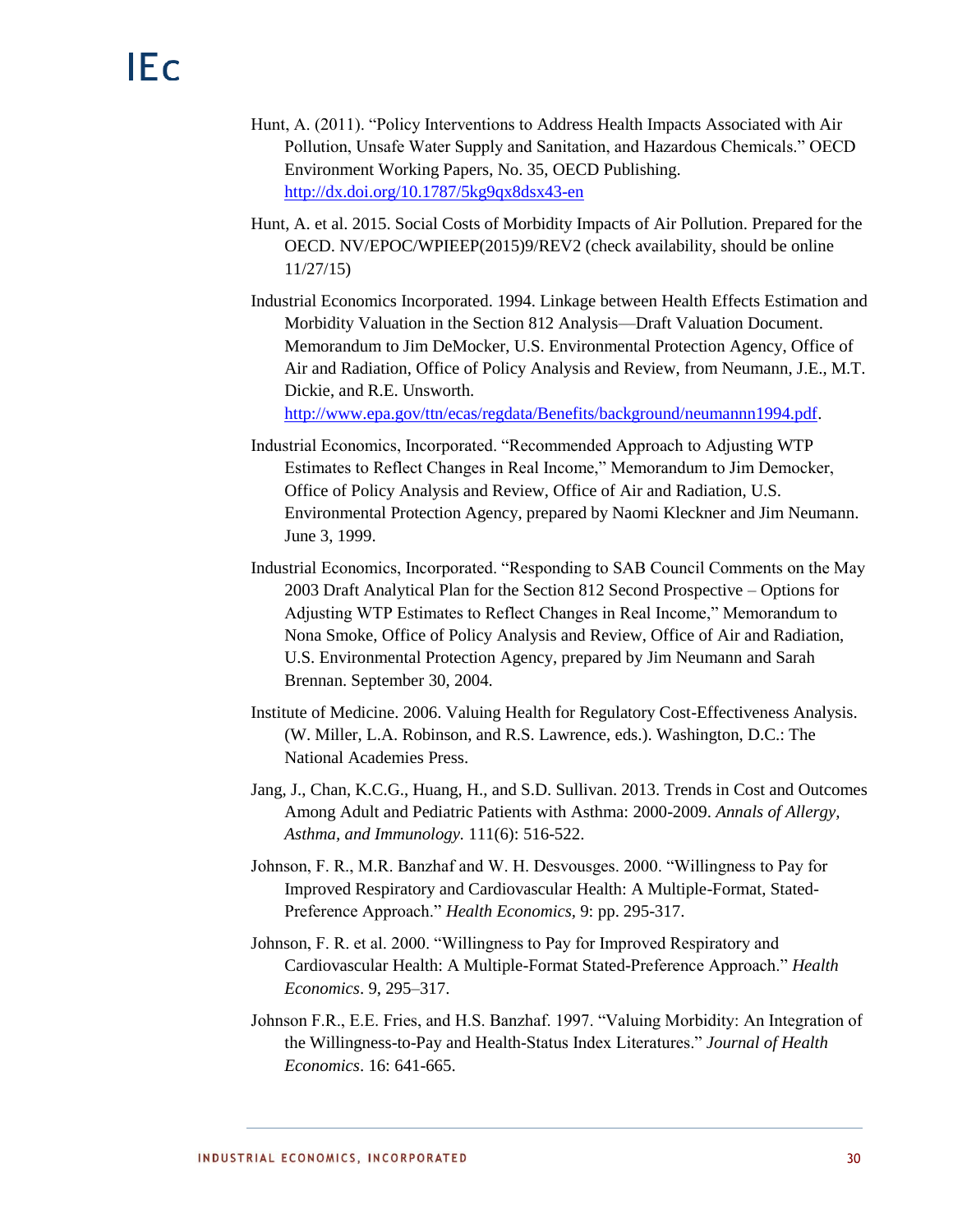- Larg, A. and J.R. Moss. 2011. "Cost-of-Illness Studies: A Guide to Critical Evaluation." *Pharmacoeconomics*. 29(8): 653-671.
- Lee, W.C., Christensen, D.C., Joshi, A.V., and Pashos, C.L. 2007. "Long-term Cost of Stroke Subtypes among Medicare Beneficiaries" *Cerebrovasc Dis* 23:57-65.
- Lund, J.L., Yabroff, K.R., Ibuka, Y. Russell, L.B., Barnett, P.G., Lipscomb, J., Lawrence, W.F., Brown, M.L. 2009. Inventory of Data Sources for Estimating Health Care Costs in the United States. Medical Care. 47(7):S127-S142.
- Luengo-Fernandez, R., Gray, A.M., and Rothwell, P.M. 2009. "Costs of Stroke Using Patient-Level Data: A Critical Review of the Literature." *Stroke* 40:e18-e23.
- Mansfield, C., R. Johnson, F., and van Houtven, G. 2006. The Missing Piece: Valuing Averting Behaviour for Children's Ozone Exposures. *Resource and Energy Economics*. 28, pp. 215-228.
- Meng, Y.Y., Pourat, D., Cosway, R., and G.F. Kominski. 2010. Estimate Cost Impacts of Law to Expand Coverage for Self-Management Education to Children with Asthma in California. Journal of Asthma. 47. 581-586.
- National Institutes of Health: National Heart, Lung, and Blood Institute. 2014. How is Asthma Diagnosed? Accessed November 30, 2015. Available at: <http://www.nhlbi.nih.gov/health/health-topics/topics/asthma/diagnosis>
- National Oceanic and Atmospheric Administration. 1993. "Report of the NOAA Panel on Contingent Valuation." (Arrow, K., R. Solow; P.R. Portney, E.E. Leamer, R. Radner, and H. Shuman.) Federal Register. 58: 4601-4614.
- O'Conor, R.M., Blomquist, G.C. 1997. Measurement of Consumer Patient Preferences using a Hybrid Contingent Valuation Method. Journal of Health Economics. 16(6): 667-683.
- Olsen, Jan Abel, and Richard D. Smith. 2001. "Theory versus practice: a review of 'willingness‐to‐pay'in health and health care." *Health Economics*. 10.1: 39-52.
- Radhakrishnan, D.K., Dell, S.D., Guttmann, A., Shariff, S.Z., Liu, K. and T.To. 2014. Trends in the Age of Diagnosis of Childhood Asthma. *Journal of Allergy and Clinical Immunology.* 134(5): 1057-1062.
- Robinson, L.A. and J.K. Hammitt. 2013. "Skills of the Trade: Valuing Health Risk Reductions in Benefit-Cost Analysis." *Journal of Benefit-Cost Analysis*. 4(1): 107- 130.

[http://journals.cambridge.org/action/displayAbstract?fromPage=online&aid=945662](http://journals.cambridge.org/action/displayAbstract?fromPage=online&aid=9456622&fulltextType=RA&fileId=S2194588800000518) [2&fulltextType=RA&fileId=S2194588800000518.](http://journals.cambridge.org/action/displayAbstract?fromPage=online&aid=9456622&fulltextType=RA&fileId=S2194588800000518)

Robinson, L.A. and J.K. Hammitt. 2015. "The Effect of Income on the Value of Mortality and Morbidity Risk Reductions." Prepared for the U.S. Environmental Protection Agency under subcontract to Industrial Economics, Incorporated.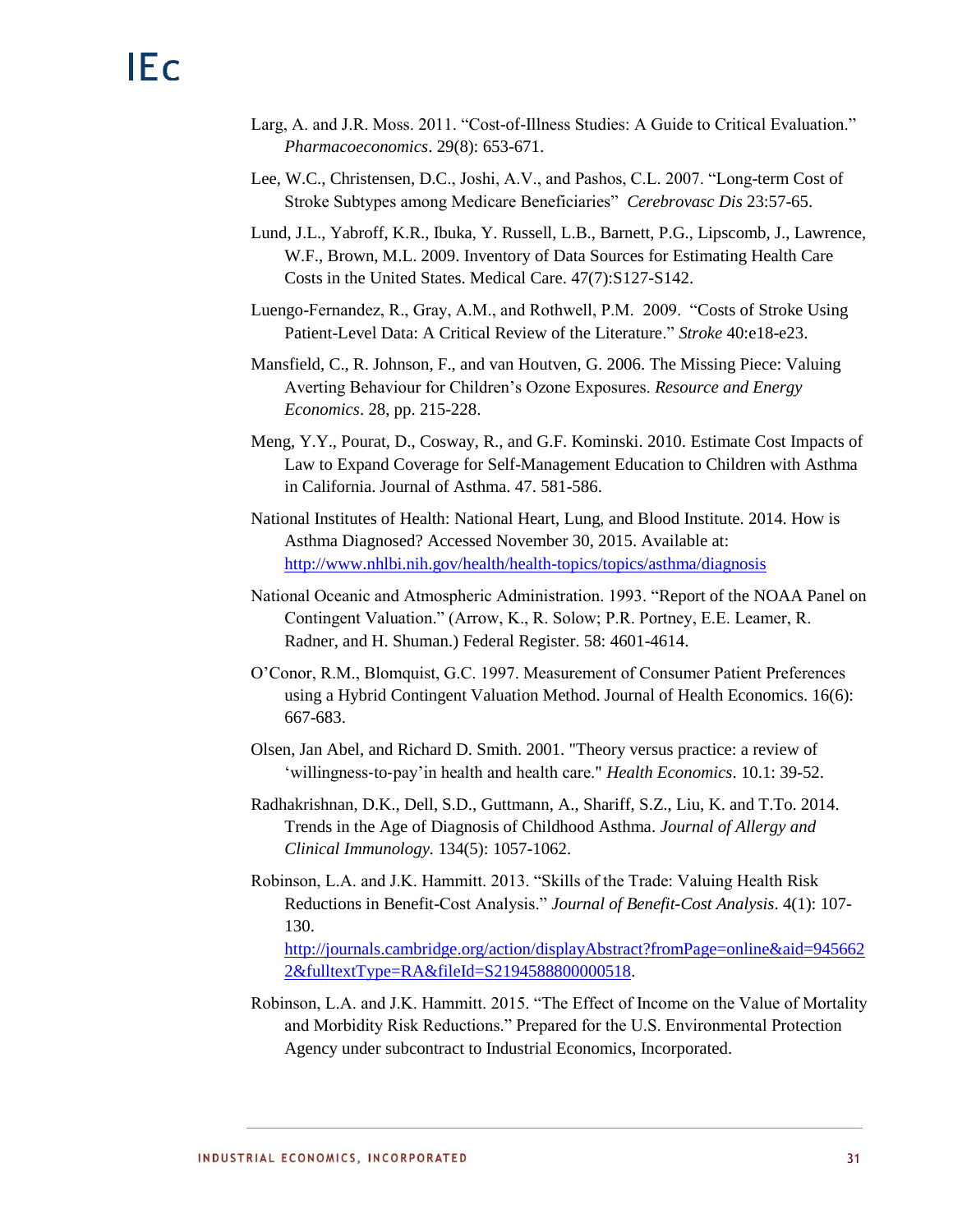- Rowe, R.D., Chestnut, L.G. 1986. Oxidants and Asthmatics in Los Angeles: A Benefits Analysis. Report to the Office of Policy Analysis, U.S. Environmental Protection Agency. Energy and Resource Consultants, Inc., Boulder, CO.
- Russell, M.W., D.M. Huse, S. Drowns, E.C. Hamel, and S.C. Hartz. 1998. "Direct Medical Costs of Coronary Artery Disease in the United States." *American Journal of Cardiology.* 81(9):1110-1115.
- Simpson, A.N., Bonilha, H.S., Kazley, A.S., Zoller, J.S., and Ellis, C. 2013. "Marginal Costing Methods Highlight the Contributing Cost of Comorbid Conditions in Medicare Patients: a Quasi-experimental Case-control Study of Ischemic Stroke Costs." *Cost Eff Resource Alloc.* 11(1):29.
- Smith, D.H., D.C. Malone, K.A. Lawson, L.J. Okamoto, C. Battista, and W.B. Saunders. 1997. "A National Estimate of the Economic Costs of Asthma." *American Journal of Respiratory and Critical Care Medicine*. 156(3 Pt 1):787-793.
- South Coast Air Quality Management District. 2012. Socioeconomic Report 2012: Air Quality Management Plan.
- Stanford, R., T. McLaughlin and L. J. Okamoto. 1999. "The Cost of Asthma in the Emergency Department and Hospital." *American Journal of Respiratory and Critical Care Medicine.* 160 (1): 211-5.
- Sullivan, A.K., Rubin, J., Nyambose, J., Kuznik, A., Cohen, D.J., and D. Thompson. 2011. "Cost Estimation of Cardiovascular Disease Events in the U.S." *PharmacoEconomics.* 29(8): 693-704.
- Taylor, T. N.,Davis,P.H., Torner,, J.C., Holmes, J., Meyer, J.W. , and Jacobson, M.F.. 1996. "Lifetime Cost of Stroke in the United States." *Stroke*. Vol. 27, pp. 1459- 1466.
- Thayer, M.A., Chestnut, L.G., Lazo, J.K., and S.K. Van Den Eeden. 2003. The Economic Value of Respiratory and Cardiovascular Hospitalizations. Final Report. Prepared for Califonia Air Resources Board and California Environmental Protection Agency.
- Tolley, G.S. et al. 1986. Valuation of Reductions in Human Health Symptoms and Risks. University of Chicago. Final Report for the U.S. Environmental Protection Agency, Office of Policy Analysis. January. [http://yosemite.epa.gov/ee/epa/eerm.nsf/a7a2ee5c6158cedd852563970080ee30/eaa2](http://yosemite.epa.gov/ee/epa/eerm.nsf/a7a2ee5c6158cedd852563970080ee30/eaa2842b3d2bc2798525644d0053bf48!OpenDocument#_Section6) [842b3d2bc2798525644d0053bf48!OpenDocument#\\_Section6.](http://yosemite.epa.gov/ee/epa/eerm.nsf/a7a2ee5c6158cedd852563970080ee30/eaa2842b3d2bc2798525644d0053bf48!OpenDocument#_Section6)
- U.S. Bureau of Labor Statistics. 2014. Economic News Release, Table 1. Civilian Workers, by Major Occupational and Industry Group. June 2014. <http://www.bls.gov/news.release/ecec.t01.htm>
- U.S. Bureau of Labor Statistics. Occupational Employment Statistics. <http://www.bls.gov/oes/home.htm>
- U.S. Environmental Protection Agency. 2010. Guidelines for Preparing Economic Analysis. EPA 240-R-10-001. (With 2014 update)